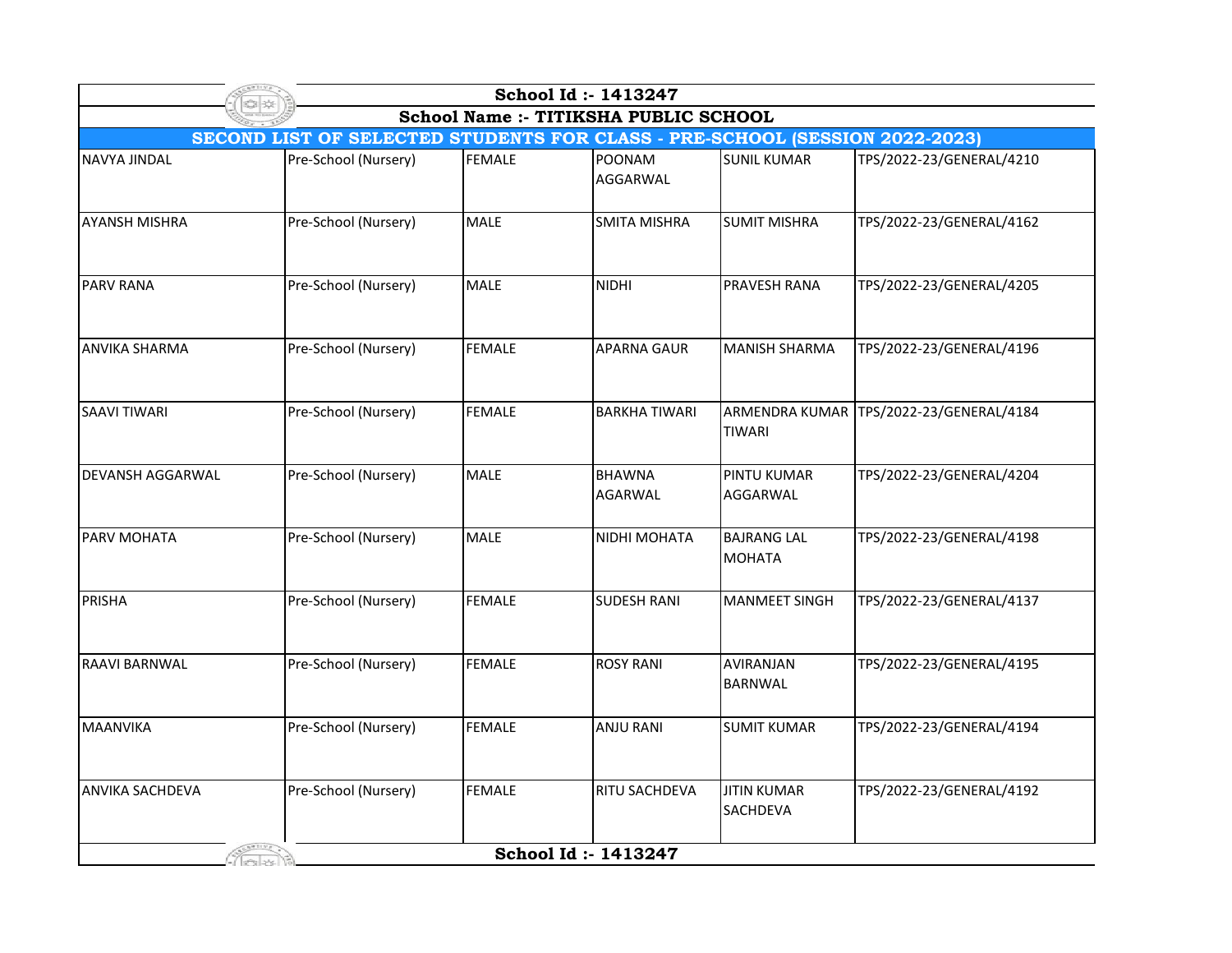| <b>School Name :- TITIKSHA PUBLIC SCHOOL</b>                                |                      |               |                                     |                                  |                                           |  |  |  |
|-----------------------------------------------------------------------------|----------------------|---------------|-------------------------------------|----------------------------------|-------------------------------------------|--|--|--|
| SECOND LIST OF SELECTED STUDENTS FOR CLASS - PRE-SCHOOL (SESSION 2022-2023) |                      |               |                                     |                                  |                                           |  |  |  |
| <b>DAIVIK DABAS</b>                                                         | Pre-School (Nursery) | <b>MALE</b>   | <b>POONAM</b>                       | <b>VIKAS</b>                     | TPS/2022-23/GENERAL/4190                  |  |  |  |
| <b>DHANYAM KUMAR</b>                                                        | Pre-School (Nursery) | <b>MALE</b>   | MEENAKSHI GOLA                      | <b>VIKAS KUMAR</b>               | TPS/2022-23/GENERAL/4185                  |  |  |  |
| <b>KRIDAY PANWAR</b>                                                        | Pre-School (Nursery) | <b>MALE</b>   | <b>AMRITA SISODIA</b>               |                                  | AMRISH K. PANWAR TPS/2022-23/GENERAL/3950 |  |  |  |
| <b>ASHVI PATIDAR</b>                                                        | Pre-School (Nursery) | <b>FEMALE</b> | <b>JYOTI PATIDAR</b>                | <b>SANJAY PATIDAR</b>            | TPS/2022-23/GENERAL/3949                  |  |  |  |
| <b>MEENAL</b>                                                               | Pre-School (Nursery) | <b>FEMALE</b> | <b>MEENA</b>                        | <b>CHANCHAL KUMAR</b><br>DHILWAL | TPS/2022-23/GENERAL/4180                  |  |  |  |
| AARADHYA PANDEY                                                             | Pre-School (Nursery) | <b>FEMALE</b> | <b>DEEPIKA DUBE</b>                 | <b>ANIL PANDEY</b>               | TPS/2022-23/GENERAL/4140                  |  |  |  |
| <b>MANRAAJ SINGH</b>                                                        | Pre-School (Nursery) | <b>MALE</b>   | <b>AMANPREET KAUR</b>               | JASMINDER SINGH                  | TPS/2022-23/GENERAL/4167                  |  |  |  |
| <b>ZORAN ANEES</b>                                                          | Pre-School (Nursery) | <b>MALE</b>   | <b>BUSHRA JAKI</b><br><b>ANSARI</b> | <b>FARMAN ANEES</b>              | TPS/2022-23/GENERAL/4160                  |  |  |  |
| <b>ANAYA KABEER</b>                                                         | Pre-School (Nursery) | <b>FEMALE</b> | MANJU KABEER                        | <b>AJAY KUMAR</b>                | TPS/2022-23/GENERAL/4139                  |  |  |  |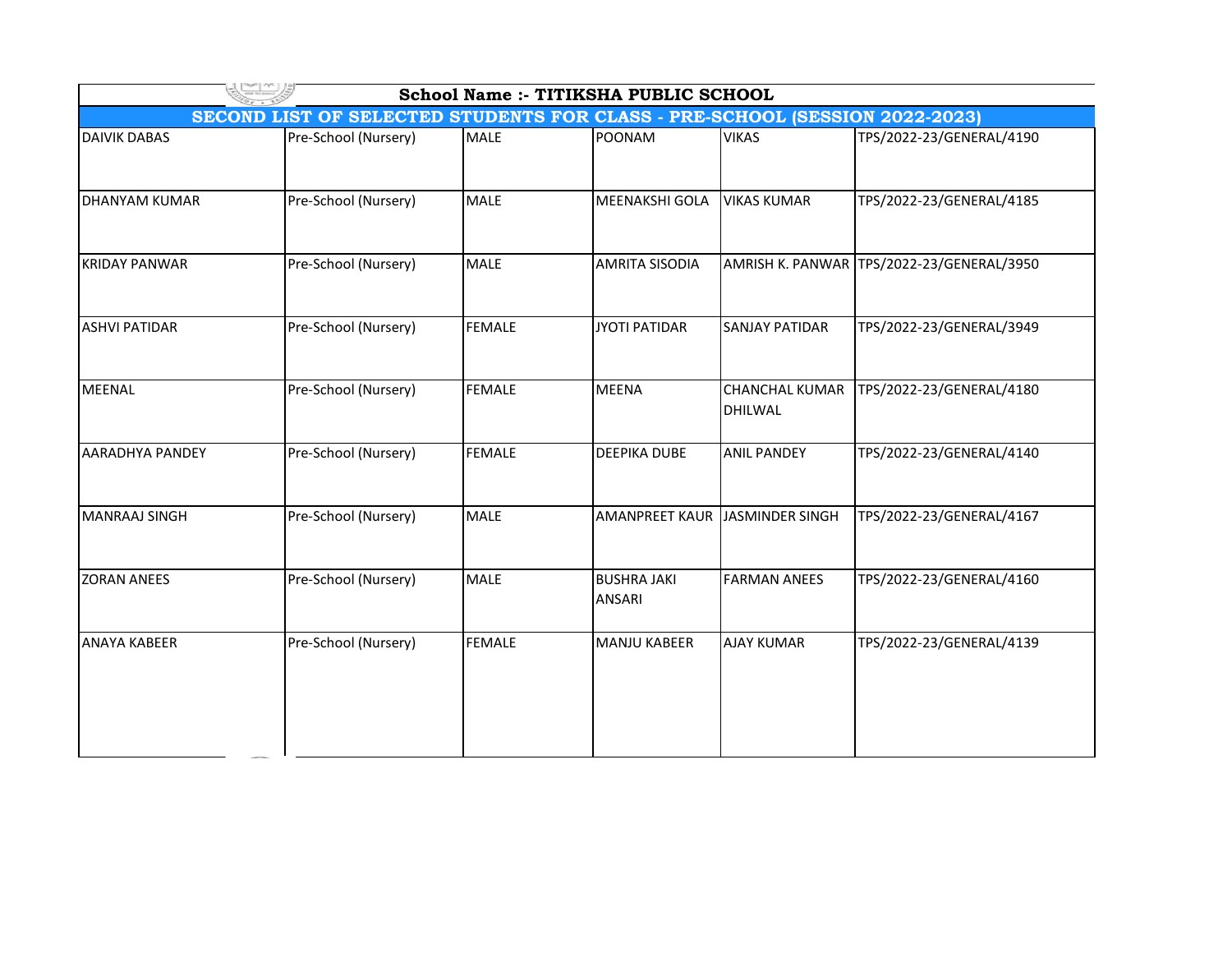| School Id: 1413247                                                                 |                      |               |                      |                                 |                                           |  |  |  |
|------------------------------------------------------------------------------------|----------------------|---------------|----------------------|---------------------------------|-------------------------------------------|--|--|--|
| School Name :- TITIKSHA PUBLIC SCHOOL                                              |                      |               |                      |                                 |                                           |  |  |  |
| <b>SECOND LIST OF SELECTED STUDENTS FOR CLASS - PRE-SCHOOL (SESSION 2022-2023)</b> |                      |               |                      |                                 |                                           |  |  |  |
| <b>AARNA MISHRA</b>                                                                | Pre-School (Nursery) | <b>FEMALE</b> | <b>NEEVA MISHRA</b>  |                                 | VIDYADHAR MISHRA TPS/2022-23/GENERAL/4153 |  |  |  |
| <b>ROHINI BISWAS</b>                                                               | Pre-School (Nursery) | <b>FEMALE</b> | <b>RINITA BISWAS</b> | <b>ARNAB BISWAS</b>             | TPS/2022-23/GENERAL/3954                  |  |  |  |
| <b>SHRESTH PANCHAL</b>                                                             | Pre-School (Nursery) | <b>MALE</b>   | <b>RAVITA KUMARI</b> | LATE SH. RAKESH<br><b>KUMAR</b> | TPS/2022-23/GENERAL/4063                  |  |  |  |
| <b>ATHARV MITTAL</b>                                                               | Pre-School (Nursery) | <b>MALE</b>   | <b>MAHIMA MITTAL</b> | <b>VIKAS MITTAL</b>             | TPS/2022-23/GENERAL/4163                  |  |  |  |
| <b>SAANVI PANCHAL</b>                                                              | Pre-School (Nursery) | <b>FEMALE</b> | <b>RAVITA KUMARI</b> | LATE SH. RAKESH<br><b>KUMAR</b> | TPS/2022-23/GENERAL/4062                  |  |  |  |
| <b>NAVIKA JAIN</b>                                                                 | Pre-School (Nursery) | <b>FEMALE</b> | NIDHI GOEL           | <b>NISHANT JAIN</b>             | TPS/2022-23/GENERAL/4149                  |  |  |  |
| <b>VEDANT MITTAL</b>                                                               | Pre-School (Nursery) | <b>MALE</b>   | <b>LEENA BANSAL</b>  | <b>KUSHAGRA MITTAL</b>          | TPS/2022-23/GENERAL/4145                  |  |  |  |
| <b>ANAYA MUNJAL</b>                                                                | Pre-School (Nursery) | <b>FEMALE</b> | <b>ANU MUNJAL</b>    | <b>AMAN MUNJAL</b>              | TPS/2022-23/GENERAL/4134                  |  |  |  |
| <b>INAYA CHUGH</b>                                                                 | Pre-School (Nursery) | <b>FEMALE</b> | <b>DEEPIKA CHUGH</b> | PANKAJ CHUGH                    | TPS/2022-23/GENERAL/4125                  |  |  |  |
| <b>SAMRIDDHI JAIN</b>                                                              | Pre-School (Nursery) | <b>FEMALE</b> | <b>RASHI JAIN</b>    |                                 | KOMAL KUMAR JAIN TPS/2022-23/GENERAL/4122 |  |  |  |
| <b>KIAH MADAN</b>                                                                  | Pre-School (Nursery) | <b>FEMALE</b> | <b>CHARU MADAN</b>   | <b>SUMIT MADAN</b>              | TPS/2022-23/GENERAL/4129                  |  |  |  |
|                                                                                    |                      |               | School Id: 1413247   |                                 |                                           |  |  |  |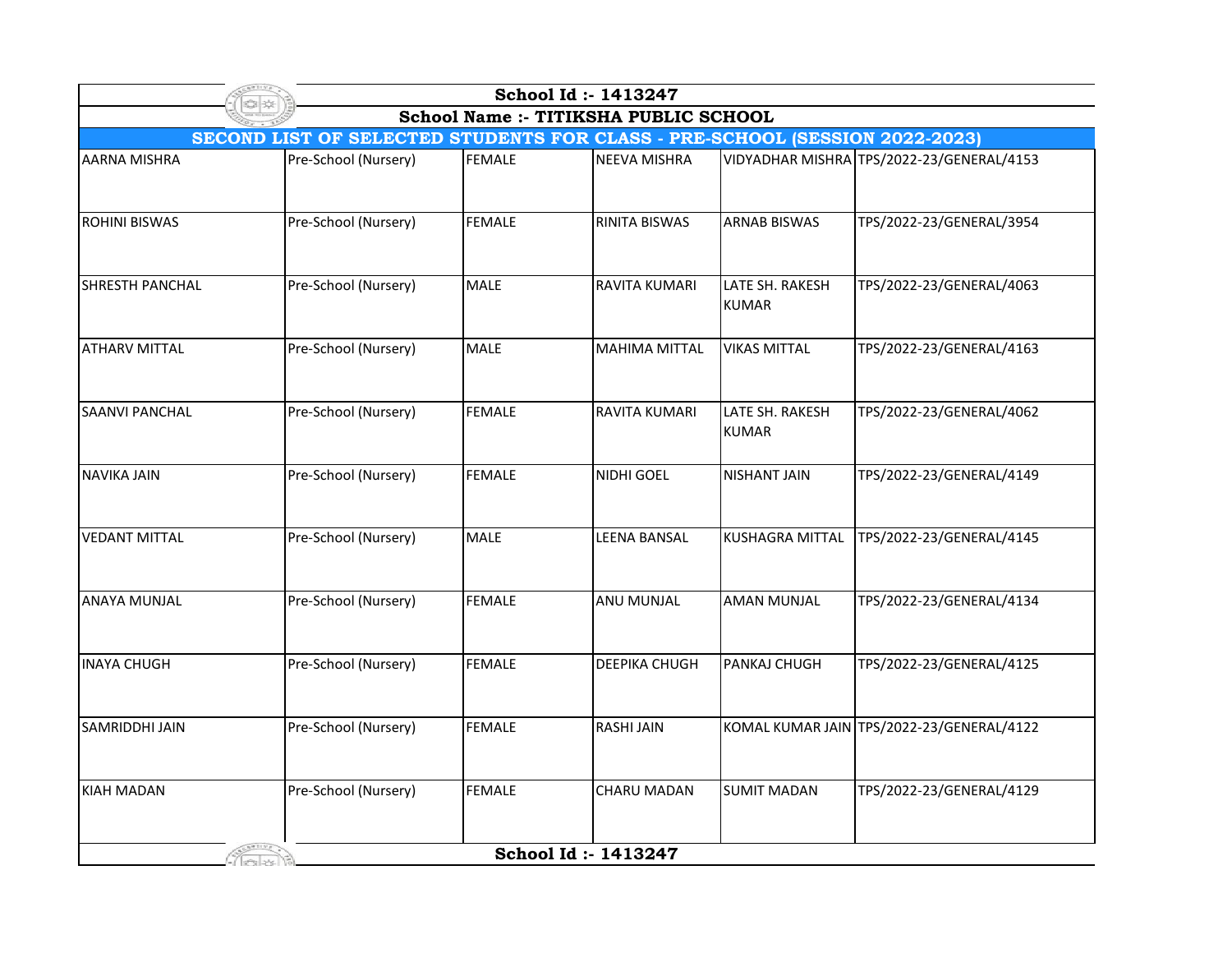| School Name :- TITIKSHA PUBLIC SCHOOL                                       |                      |               |                                |                                       |                          |  |  |  |
|-----------------------------------------------------------------------------|----------------------|---------------|--------------------------------|---------------------------------------|--------------------------|--|--|--|
| SECOND LIST OF SELECTED STUDENTS FOR CLASS - PRE-SCHOOL (SESSION 2022-2023) |                      |               |                                |                                       |                          |  |  |  |
| LAVYA                                                                       | Pre-School (Nursery) | <b>FEMALE</b> | <b>VARSHA</b>                  | <b>JATIN KUMAR</b>                    | TPS/2022-23/GENERAL/4091 |  |  |  |
| <b>UMANSHU SINHA</b>                                                        | Pre-School (Nursery) | <b>MALE</b>   | KUMARI KHUSHBU<br><b>SINHA</b> | UTTAM KUMAR<br><b>SINHA</b>           | TPS/2022-23/GENERAL/4132 |  |  |  |
| SHIVAAY BANSAL                                                              | Pre-School (Nursery) | <b>MALE</b>   | <b>LIPSY RANI</b>              | <b>LOVEDEEP BANSAL</b>                | TPS/2022-23/GENERAL/4130 |  |  |  |
| <b>VIVAAN PUJARI</b>                                                        | Pre-School (Nursery) | <b>MALE</b>   | <b>VIDYA DEVI NEGI</b>         | <b>CHANDER GOPAL</b>                  | TPS/2022-23/GENERAL/4104 |  |  |  |
| <b>PRAGYAAN SURYAVNSHI</b>                                                  | Pre-School (Nursery) | <b>MALE</b>   | SEEMA                          | <b>SANTOSH KUMAR</b>                  | TPS/2022-23/GENERAL/4108 |  |  |  |
| <b>VERONICA CHAWLA</b>                                                      | Pre-School (Nursery) | <b>FEMALE</b> | <b>JIVIKA CHAWLA</b>           | NITISH CHAWLA                         | TPS/2022-23/GENERAL/4099 |  |  |  |
| <b>ADITYA VERMA</b>                                                         | Pre-School (Nursery) | <b>MALE</b>   | <b>SHIKHA KATORIA</b>          | <b>VARUN KATORIA</b>                  | TPS/2022-23/GENERAL/4059 |  |  |  |
| <b>ADHYA SINGH</b>                                                          | Pre-School (Nursery) | <b>FEMALE</b> | <b>NEETU SINGH</b>             | <b>NIHAL SINGH</b>                    | TPS/2022-23/GENERAL/4006 |  |  |  |
| YASH KUMAR                                                                  | Pre-School (Nursery) | <b>MALE</b>   | İSUNITA KUMARI                 | <b>ROHIT KUMAR</b>                    | TPS/2022-23/GENERAL/3946 |  |  |  |
| <b>TAVNOOR KAUR</b>                                                         | Pre-School (Nursery) | <b>FEMALE</b> | <b>CHANDEEP KAUR</b>           | <b>RAMNEEK SINGH</b><br><b>BHATIA</b> | TPS/2022-23/GENERAL/3980 |  |  |  |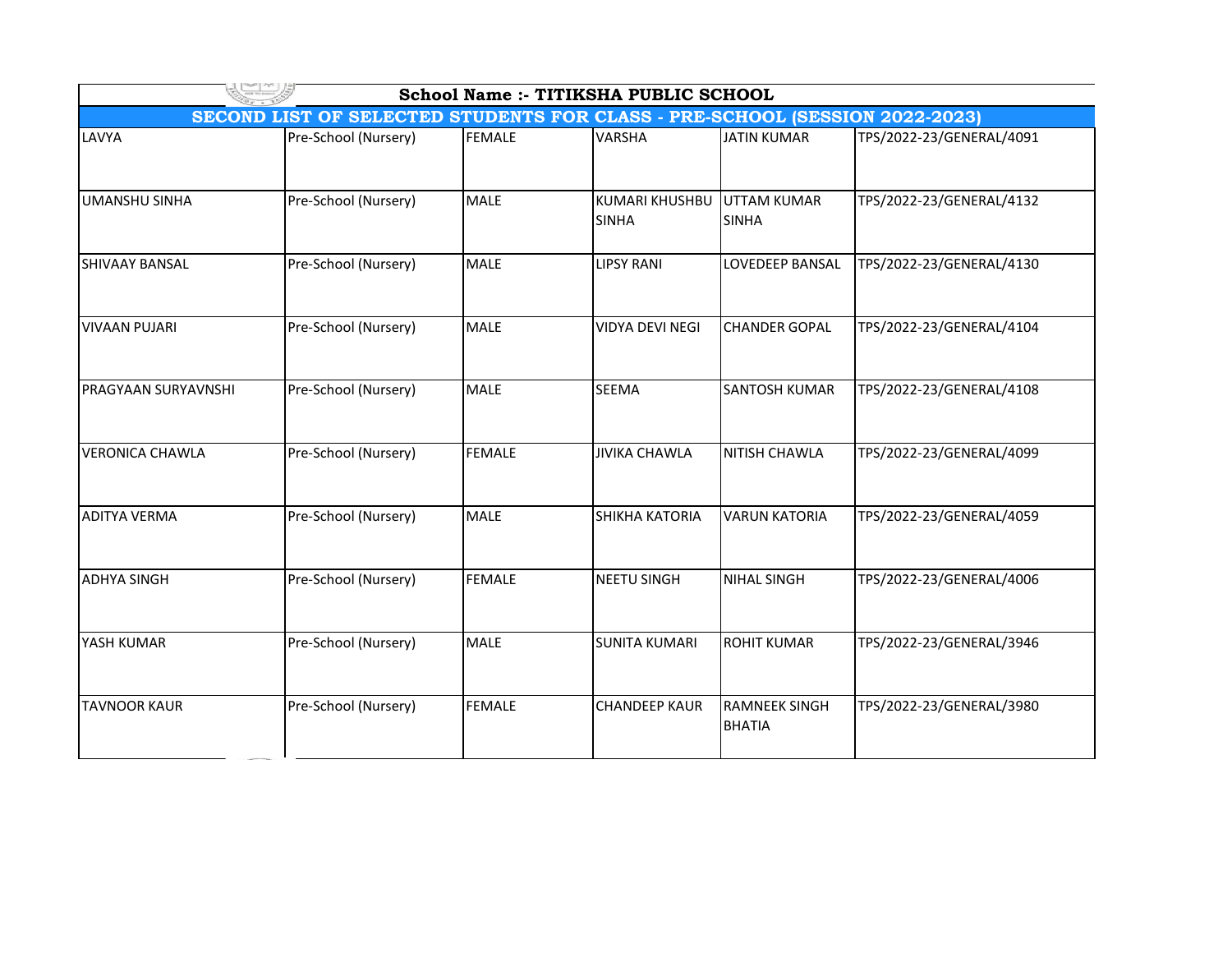| School Id: 1413247                                                          |                      |               |                              |                                   |                          |  |  |  |
|-----------------------------------------------------------------------------|----------------------|---------------|------------------------------|-----------------------------------|--------------------------|--|--|--|
| School Name :- TITIKSHA PUBLIC SCHOOL                                       |                      |               |                              |                                   |                          |  |  |  |
| SECOND LIST OF SELECTED STUDENTS FOR CLASS - PRE-SCHOOL (SESSION 2022-2023) |                      |               |                              |                                   |                          |  |  |  |
| <b>RIYANSH RANA</b>                                                         | Pre-School (Nursery) | <b>MALE</b>   | <b>PUNEET</b>                | <b>MANISH RANA</b>                | TPS/2022-23/GENERAL/3962 |  |  |  |
| <b>MAIRA</b>                                                                | Pre-School (Nursery) | <b>FEMALE</b> | <b>AMARJEET KAUR</b>         | AMIT                              | TPS/2022-23/GENERAL/4008 |  |  |  |
| <b>ARIZA SHAH</b>                                                           | Pre-School (Nursery) | <b>FEMALE</b> | <b>BHAWNA SAHU</b>           | <b>AKASH KUMAR</b><br><b>SHAH</b> | TPS/2022-23/GENERAL/3958 |  |  |  |
| <b>AYAAN TANDON</b>                                                         | Pre-School (Nursery) | <b>MALE</b>   | <b>SHIVANI TANDON</b>        | <b>SHIV TANDON</b>                | TPS/2022-23/GENERAL/3941 |  |  |  |
| <b>NAISHA DAHIYA</b>                                                        | Pre-School (Nursery) | <b>FEMALE</b> | POOJA TOKAS<br><b>DAHIYA</b> | <b>MAYANK DAHIYA</b>              | TPS/2022-23/GENERAL/3944 |  |  |  |
| <b>ANIKA SHARMA</b>                                                         | Pre-School (Nursery) | <b>FEMALE</b> | SHIKHA SHARMA                | <b>HIMANSHU</b><br><b>SHARMA</b>  | TPS/2022-23/GENERAL/3915 |  |  |  |
| <b>NAITIK GOYAL</b>                                                         | Pre-School (Nursery) | <b>MALE</b>   | <b>SEEMA GOYAL</b>           | <b>AJAY KUMAR</b>                 | TPS/2022-23/GENERAL/3976 |  |  |  |
| YUVRAJ SINGH                                                                | Pre-School (Nursery) | <b>MALE</b>   | PRITI KUMARI                 | <b>KAMAL KUMAR</b>                | TPS/2022-23/GENERAL/3929 |  |  |  |
| <b>AAHAAN SHAKYA</b>                                                        | Pre-School (Nursery) | <b>MALE</b>   | <b>SHWETA</b>                | <b>VIJAY KUMAR</b>                | TPS/2022-23/GENERAL/4000 |  |  |  |
| RUDRAKSHI RAJPUT                                                            | Pre-School (Nursery) | <b>FEMALE</b> | SONI                         | <b>ROHIT KUMAR</b>                | TPS/2022-23/GENERAL/4216 |  |  |  |
| <b>RUHIKA</b>                                                               | Pre-School (Nursery) | <b>FEMALE</b> | MEENAKSHI                    | <b>SANDEEP KUMAR</b>              | TPS/2022-23/GENERAL/3982 |  |  |  |
|                                                                             |                      |               | School Id: - 1413247         |                                   |                          |  |  |  |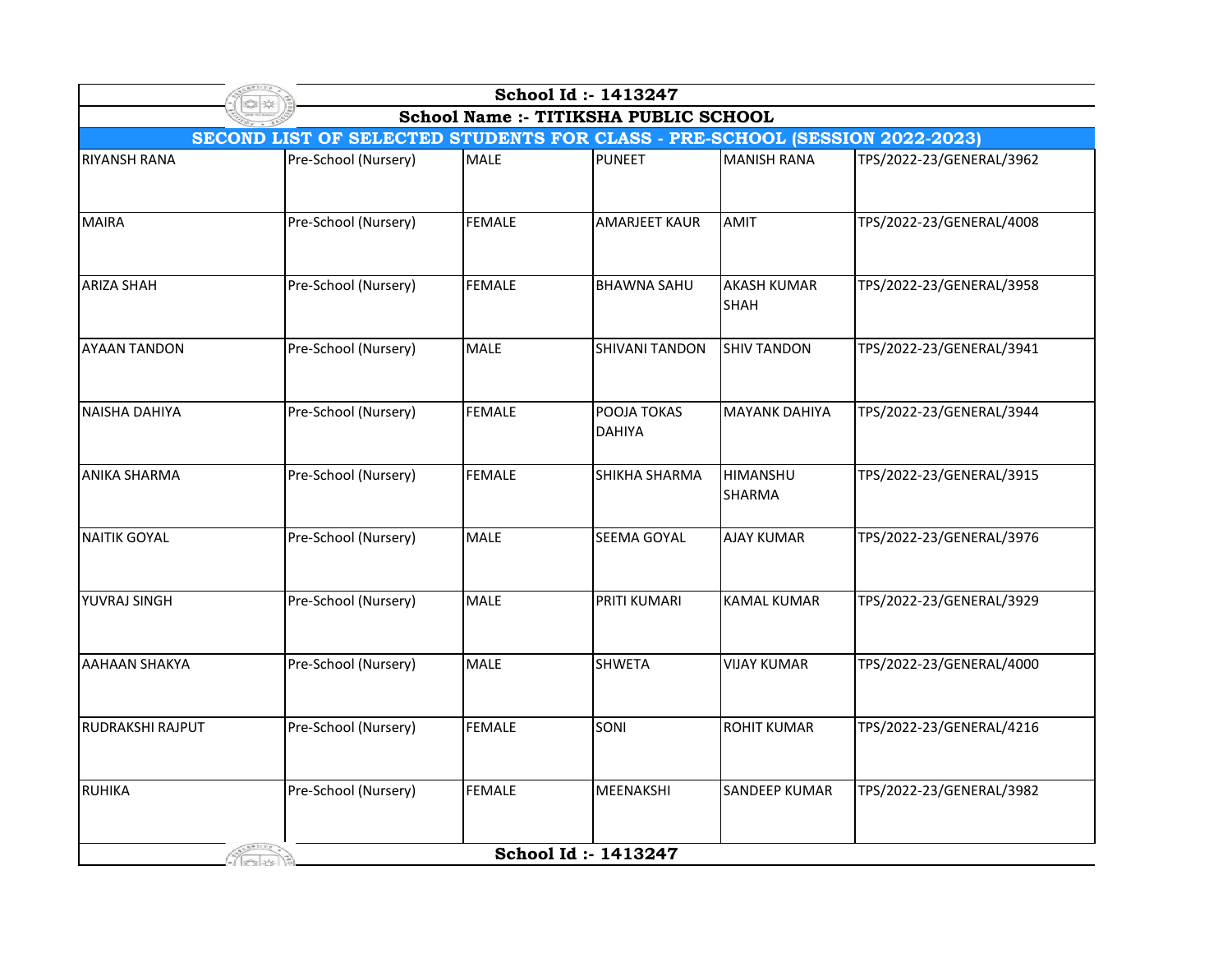| School Name :- TITIKSHA PUBLIC SCHOOL |                                                                                    |               |                      |                                      |                          |  |  |
|---------------------------------------|------------------------------------------------------------------------------------|---------------|----------------------|--------------------------------------|--------------------------|--|--|
|                                       | <b>SECOND LIST OF SELECTED STUDENTS FOR CLASS - PRE-SCHOOL (SESSION 2022-2023)</b> |               |                      |                                      |                          |  |  |
| ZOHAN UMAIR SHERAZ                    | Pre-School (Nursery)                                                               | <b>MALE</b>   | <b>NORJAHAN BANU</b> | MD. SHAHJAHAN                        | TPS/2022-23/GENERAL/4117 |  |  |
| SAMRIDHI GAUTAM                       | Pre-School (Nursery)                                                               | <b>FEMALE</b> | <b>SHIKHA THAKUR</b> | <b>KAPIL GAUTAM</b>                  | TPS/2022-23/GENERAL/4086 |  |  |
| <b>HITISHA SINGH</b>                  | Pre-School (Nursery)                                                               | <b>FEMALE</b> | MANJU                | <b>VINOD KUMAR</b>                   | TPS/2022-23/GENERAL/4088 |  |  |
| <b>ALISHA SHARMA</b>                  | Pre-School (Nursery)                                                               | <b>FEMALE</b> | <b>SUNITA</b>        | <b>MANISH SHARMA</b>                 | TPS/2022-23/GENERAL/4067 |  |  |
| NAVYAA SHARMA                         | Pre-School (Nursery)                                                               | <b>FEMALE</b> | <b>SUNITA</b>        | <b>MANISH SHARMA</b>                 | TPS/2022-23/GENERAL/4066 |  |  |
| <b>ANAISHA JAIN</b>                   | Pre-School (Nursery)                                                               | <b>FEMALE</b> | <b>AYUSHI JAIN</b>   | <b>SHRAY JAIN</b>                    | TPS/2022-23/GENERAL/4044 |  |  |
| SHIVAANSH                             | Pre-School (Nursery)                                                               | <b>MALE</b>   | <b>DEEPA</b>         | <b>SHREE CHANDER</b><br><b>GUPTA</b> | TPS/2022-23/GENERAL/4002 |  |  |
| RANVIJAY                              | Pre-School (Nursery)                                                               | <b>MALE</b>   | <b>JYOTI</b>         | <b>ASHISH MALIK</b>                  | TPS/2022-23/GENERAL/4015 |  |  |
| YOGYA                                 | Pre-School (Nursery)                                                               | <b>FEMALE</b> | PAYAL                | <b>MUKESH KUMAR</b>                  | TPS/2022-23/GENERAL/4220 |  |  |
| <b>HARSHA</b>                         | Pre-School (Nursery)                                                               | <b>FEMALE</b> | <b>KAVITA RANI</b>   | <b>AJIT SINGH</b>                    | TPS/2022-23/GENERAL/4221 |  |  |
| <b>KAYRA DABAS</b>                    | Pre-School (Nursery)                                                               | <b>FEMALE</b> | <b>VINITA</b>        | PANKAJ DABAS                         | TPS/2022-23/GENERAL/3998 |  |  |
|                                       |                                                                                    |               | School Id: 1413247   |                                      |                          |  |  |
| School Name :- TITIKSHA PUBLIC SCHOOL |                                                                                    |               |                      |                                      |                          |  |  |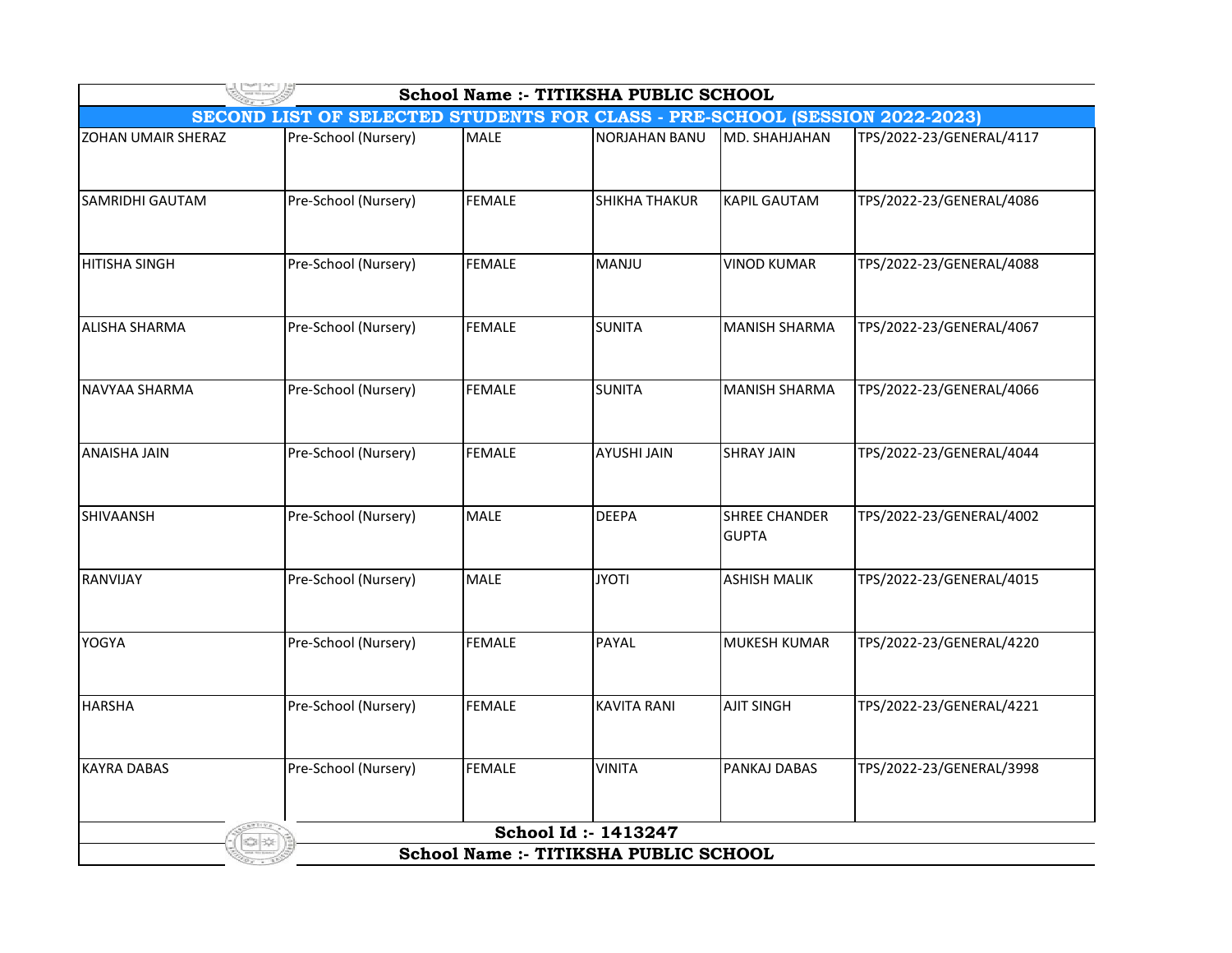| SECOND LIST OF SELECTED STUDENTS FOR CLASS - PRE-SCHOOL (SESSION 2022-2023) |                      |               |                                             |                      |                                     |  |  |  |  |
|-----------------------------------------------------------------------------|----------------------|---------------|---------------------------------------------|----------------------|-------------------------------------|--|--|--|--|
| SHAURYAVEER SINGH YADAV                                                     | Pre-School (Nursery) | MALE          | SABHYATA YADAV                              | <b>SACHIN YADAV</b>  | TPS/2022-23/GENERAL/4228            |  |  |  |  |
| <b>SARIKA</b>                                                               | Pre-School (Nursery) | <b>FEMALE</b> | <b>SIMA KUMARI</b><br><b>KUSHWAHA</b>       | <b>AMAR KUMAR</b>    | TPS/2022-23/GENERAL/4201            |  |  |  |  |
| <b>AYANSH RAJ</b>                                                           | Pre-School (Nursery) | <b>MALE</b>   | <b>SHALINI SHIKHA</b>                       | <b>RANDHIR KUMAR</b> | TPS/2022-23/GENERAL/4200            |  |  |  |  |
| <b>AKSHAT</b>                                                               | Pre-School (Nursery) | <b>MALE</b>   | <b>RESHU</b>                                | NITIN AGGARWAL       | TPS/2022-23/GENERAL/4143            |  |  |  |  |
| RINAYA KASHYAP                                                              | Pre-School (Nursery) | <b>FEMALE</b> | <b>RUBY KASHYAP</b>                         | <b>RAHUL KASHYAP</b> | TPS/2022-23/GENERAL/4232            |  |  |  |  |
| <b>REYANSH MISHRA</b>                                                       | Pre-School (Nursery) | <b>MALE</b>   | <b>KANCHAN</b>                              | <b>RATISH KUMAR</b>  | TPS/2022-23/GENERAL/4047            |  |  |  |  |
| Advik Chauhan                                                               | Pre-School (Nursery) | <b>MALE</b>   | Sweety chauhan                              | Sumit chauhan        | TPS_SEC11ROH_NWD/2022-<br>2023/1062 |  |  |  |  |
| Roansh Bansal                                                               | Pre-School (Nursery) | <b>MALE</b>   | Shikha                                      | Puneet bansal        | TPS_SEC11ROH_NWD/2022-<br>2023/1691 |  |  |  |  |
| Divisha                                                                     | Pre-School (Nursery) | <b>FEMALE</b> | Kajal rani                                  | Prince               | TPS_SEC11ROH_NWD/2022-<br>2023/1595 |  |  |  |  |
| Varshika Dhawan                                                             | Pre-School (Nursery) | <b>FEMALE</b> | Swati dhawan                                | Sahil dhawan         | TPS_SEC11ROH_NWD/2022-<br>2023/1561 |  |  |  |  |
| <b>Tushaar Verma</b>                                                        | Pre-School (Nursery) | MALE          | Monika soni                                 | Ankur                | TPS_SEC11ROH_NWD/2022-<br>2023/1667 |  |  |  |  |
|                                                                             | School Id: - 1413247 |               |                                             |                      |                                     |  |  |  |  |
|                                                                             |                      |               | <b>School Name:- TITIKSHA PUBLIC SCHOOL</b> |                      |                                     |  |  |  |  |
| SECOND LIST OF SELECTED STUDENTS FOR CLASS - PRE-SCHOOL (SESSION 2022-2023) |                      |               |                                             |                      |                                     |  |  |  |  |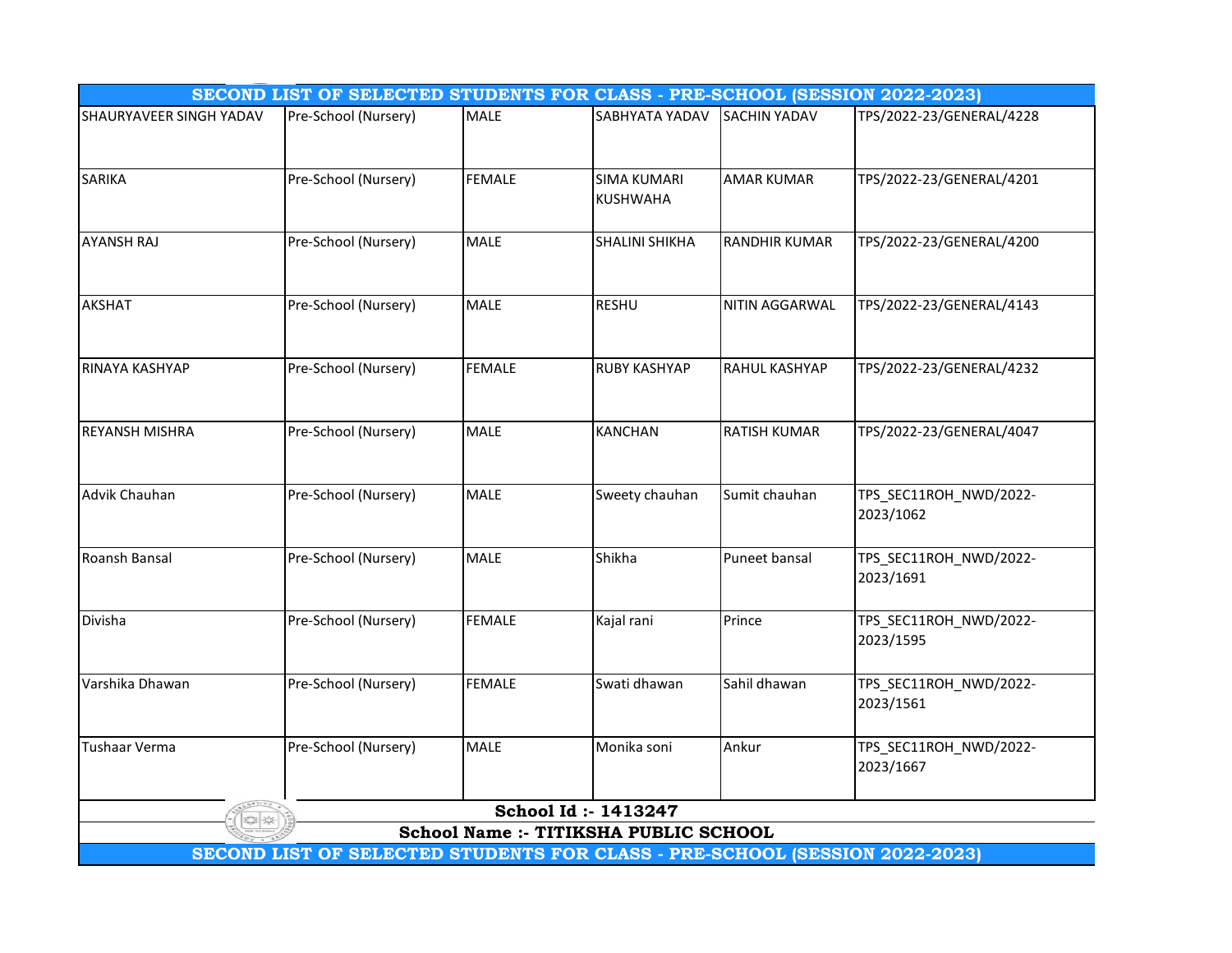| Aditri Singh                                                                | Pre-School (Nursery) | <b>FEMALE</b> | Shalini suryavanshi Rahul chak        |                    | TPS_SEC11ROH_NWD/2022-              |  |
|-----------------------------------------------------------------------------|----------------------|---------------|---------------------------------------|--------------------|-------------------------------------|--|
|                                                                             |                      |               |                                       |                    | 2023/1680                           |  |
|                                                                             |                      |               |                                       |                    |                                     |  |
| Ishan                                                                       | Pre-School (Nursery) | <b>MALE</b>   | Seema rani                            | Balwan singh       | TPS_SEC11ROH_NWD/2022-              |  |
|                                                                             |                      |               |                                       | sehrawat           | 2023/1670                           |  |
| Samayra                                                                     | Pre-School (Nursery) | <b>FEMALE</b> | Renu bala bharti                      | Surender kumar     | TPS_SEC11ROH_NWD/2022-              |  |
|                                                                             |                      |               |                                       |                    | 2023/1532                           |  |
|                                                                             |                      |               |                                       |                    |                                     |  |
| <b>Tisya Pal</b>                                                            | Pre-School (Nursery) | <b>FEMALE</b> | Preeti pal                            | Mukesh pal         | TPS_SEC11ROH_NWD/2022-              |  |
|                                                                             |                      |               |                                       |                    | 2023/1666                           |  |
|                                                                             |                      |               |                                       |                    |                                     |  |
| Akshita Goyal                                                               | Pre-School (Nursery) | <b>FEMALE</b> | Shalu goyal                           | Mayank goyal       | TPS_SEC11ROH_NWD/2022-<br>2023/1613 |  |
|                                                                             |                      |               |                                       |                    |                                     |  |
| Yakshit Kalra                                                               | Pre-School (Nursery) | <b>MALE</b>   | Naina kalra                           | Anurag kalra       | TPS_SEC11ROH_NWD/2022-              |  |
|                                                                             |                      |               |                                       |                    | 2023/1325                           |  |
|                                                                             |                      |               |                                       |                    |                                     |  |
| Dishita Yadav                                                               | Pre-School (Nursery) | <b>FEMALE</b> | Jyoti yadav                           | Puneet yadav       | TPS_SEC11ROH_NWD/2022-              |  |
|                                                                             |                      |               |                                       |                    | 2023/1656                           |  |
| Hardik Dangi                                                                | Pre-School (Nursery) | <b>MALE</b>   | Preeti dangi                          | Pankaj kumar dangi | TPS_SEC11ROH_NWD/2022-              |  |
|                                                                             |                      |               |                                       |                    | 2023/1647                           |  |
|                                                                             |                      |               |                                       |                    |                                     |  |
| Kanav Papreja                                                               | Pre-School (Nursery) | <b>MALE</b>   | Shipla papreja                        | Lokesh papreja     | TPS_SEC11ROH_NWD/2022-              |  |
|                                                                             |                      |               |                                       |                    | 2023/1599                           |  |
|                                                                             |                      |               |                                       |                    |                                     |  |
| Goyam Jain                                                                  | Pre-School (Nursery) | MALE          | Shilpa jain                           | Rajneesh jain      | TPS_SEC11ROH_NWD/2022-              |  |
|                                                                             |                      |               |                                       |                    | 2023/1644                           |  |
| Harshit Sharma                                                              | Pre-School (Nursery) | <b>MALE</b>   | Kiran sharma                          | Chander mohan      | TPS_SEC11ROH_NWD/2022-              |  |
|                                                                             |                      |               |                                       | sharma             | 2023/1635                           |  |
|                                                                             |                      |               |                                       |                    |                                     |  |
|                                                                             |                      |               | School Id: 1413247                    |                    |                                     |  |
|                                                                             |                      |               | School Name :- TITIKSHA PUBLIC SCHOOL |                    |                                     |  |
| SECOND LIST OF SELECTED STUDENTS FOR CLASS - PRE-SCHOOL (SESSION 2022-2023) |                      |               |                                       |                    |                                     |  |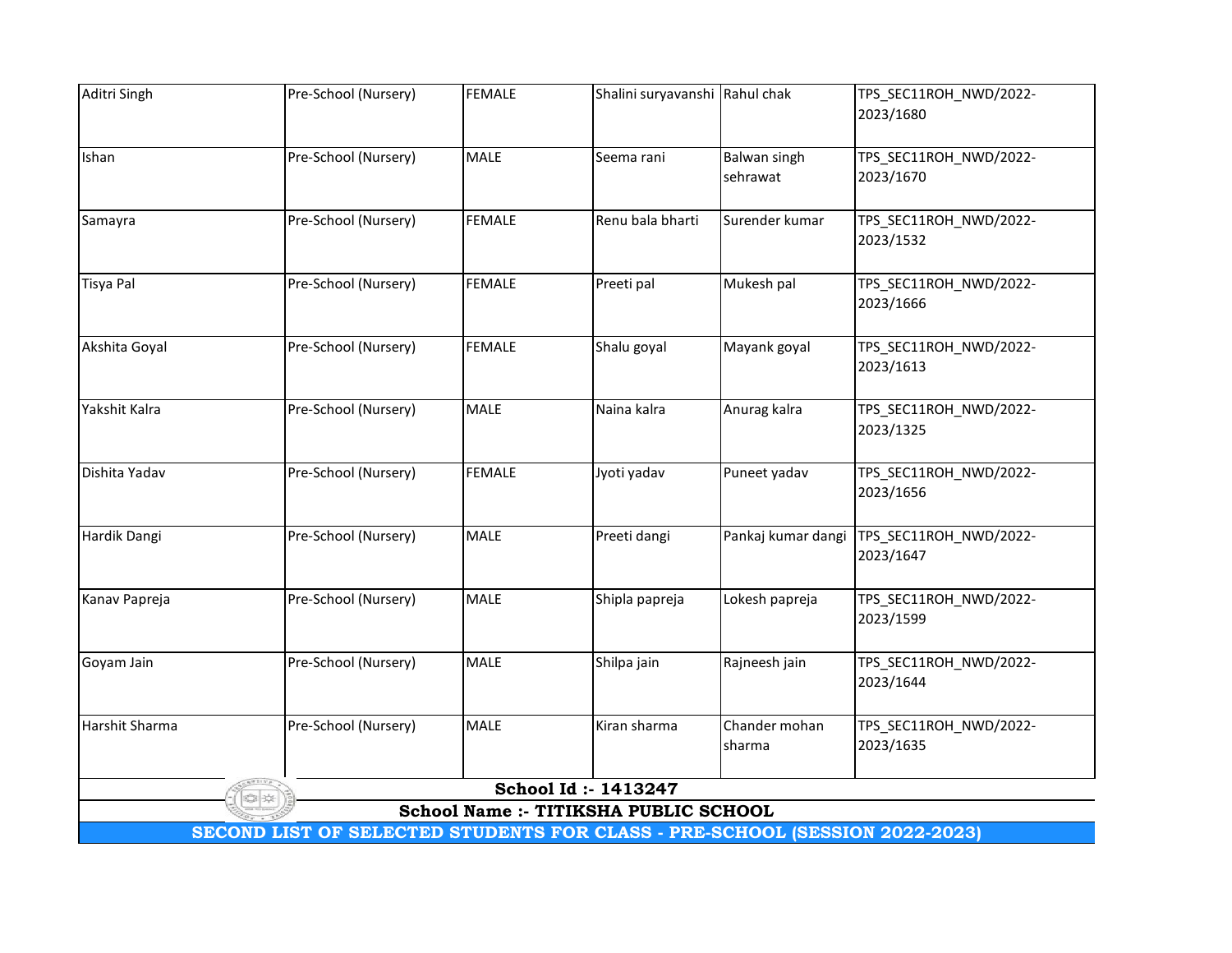| Kiara Varandani | Pre-School (Nursery)                                                        | <b>FEMALE</b> | Rashmi varandani                                              | Vipul varandani | TPS_SEC11ROH_NWD/2022-              |
|-----------------|-----------------------------------------------------------------------------|---------------|---------------------------------------------------------------|-----------------|-------------------------------------|
|                 |                                                                             |               |                                                               |                 | 2023/1606                           |
|                 |                                                                             |               |                                                               |                 |                                     |
| Aayansh Agarwal | Pre-School (Nursery)                                                        | MALE          | Palak agarwal                                                 | Nishank agarwal | TPS_SEC11ROH_NWD/2022-              |
|                 |                                                                             |               |                                                               |                 | 2023/1573                           |
| Kavya Singla    | Pre-School (Nursery)                                                        | <b>FEMALE</b> | Jyoti                                                         | Vijay kumar     | TPS_SEC11ROH_NWD/2022-              |
|                 |                                                                             |               |                                                               |                 | 2023/1614                           |
|                 |                                                                             |               |                                                               |                 |                                     |
| Tashvi Yadav    | Pre-School (Nursery)                                                        | <b>FEMALE</b> | Nikita yadav                                                  |                 | TPS_SEC11ROH_NWD/2022-              |
|                 |                                                                             |               |                                                               |                 | 2023/1437                           |
| Anushka         | Pre-School (Nursery)                                                        | <b>FEMALE</b> | Neha chhabra                                                  | Akhil bhalla    | TPS_SEC11ROH_NWD/2022-              |
|                 |                                                                             |               |                                                               |                 | 2023/1601                           |
|                 |                                                                             |               |                                                               |                 |                                     |
| Liyansh         | Pre-School (Nursery)                                                        | <b>MALE</b>   | Nelam                                                         | Ajay kumar      | TPS_SEC11ROH_NWD/2022-              |
|                 |                                                                             |               |                                                               |                 | 2023/1600                           |
|                 |                                                                             |               |                                                               |                 |                                     |
| Ishaani         | Pre-School (Nursery)                                                        | <b>FEMALE</b> | Usha                                                          | Vinod kumar     | TPS_SEC11ROH_NWD/2022-<br>2023/1588 |
|                 |                                                                             |               |                                                               |                 |                                     |
| Jayant Kushwaha | Pre-School (Nursery)                                                        | <b>MALE</b>   | Pratibha                                                      | Manish kushwaha | TPS_SEC11ROH_NWD/2022-              |
|                 |                                                                             |               |                                                               |                 | 2023/1544                           |
|                 |                                                                             |               |                                                               |                 |                                     |
| Prisha          | Pre-School (Nursery)                                                        | <b>FEMALE</b> | Nirmala                                                       | Yogesh kumar    | TPS_SEC11ROH_NWD/2022-              |
|                 |                                                                             |               |                                                               | meena           | 2023/1587                           |
| Harry Batra     | Pre-School (Nursery)                                                        | MALE          | Neha batra                                                    | Arun batra      | TPS_SEC11ROH_NWD/2022-              |
|                 |                                                                             |               |                                                               |                 | 2023/1581                           |
|                 |                                                                             |               |                                                               |                 |                                     |
| Dhruv Kumar     | Pre-School (Nursery)                                                        | <b>MALE</b>   | Yesha                                                         | Abhishek kumar  | TPS_SEC11ROH_NWD/2022-              |
|                 |                                                                             |               |                                                               |                 | 2023/1524                           |
|                 |                                                                             |               |                                                               |                 |                                     |
|                 |                                                                             |               | School Id: - 1413247<br>School Name :- TITIKSHA PUBLIC SCHOOL |                 |                                     |
|                 | SECOND LIST OF SELECTED STUDENTS FOR CLASS - PRE-SCHOOL (SESSION 2022-2023) |               |                                                               |                 |                                     |
|                 |                                                                             |               |                                                               |                 |                                     |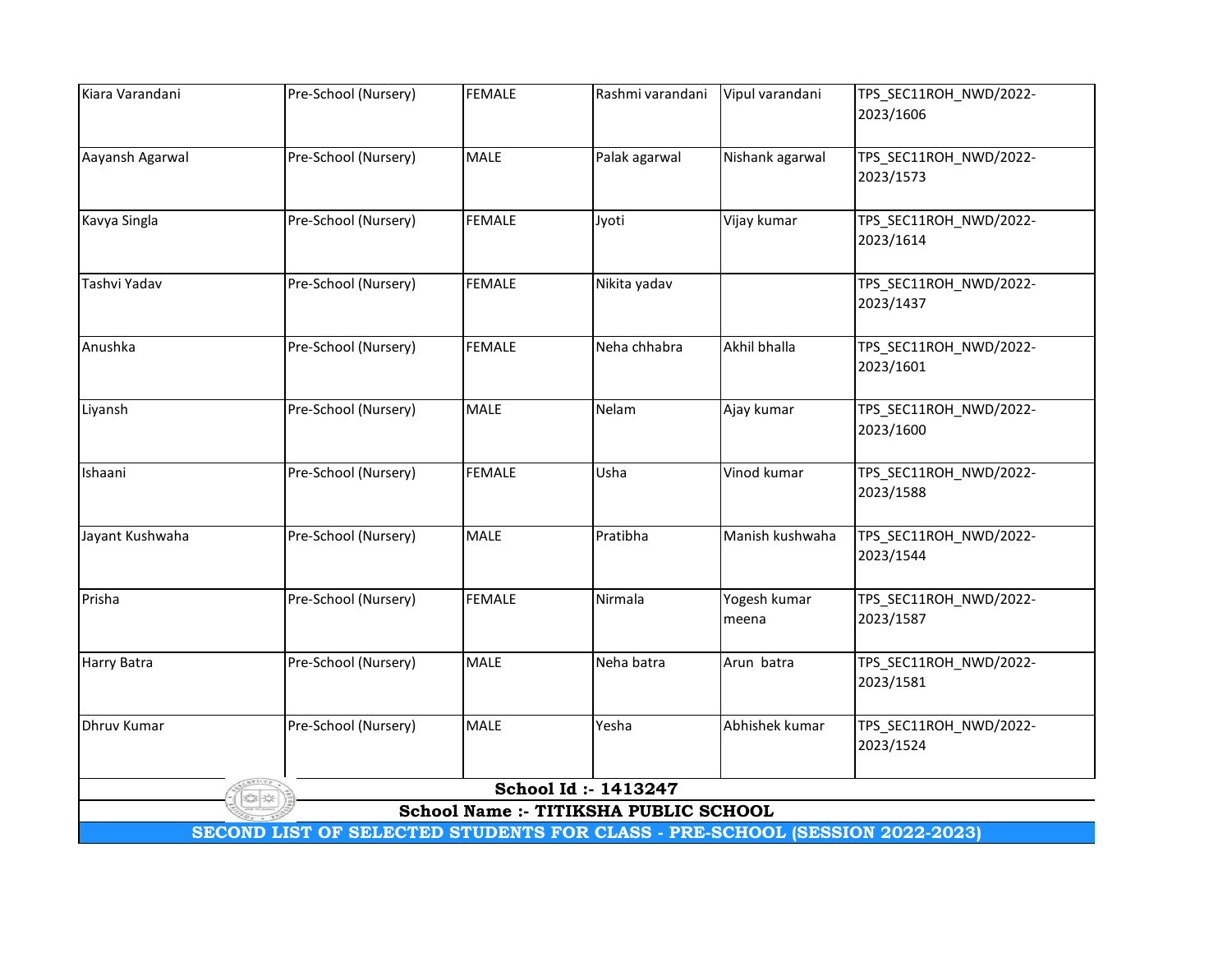| Vaanya Solanki      | Pre-School (Nursery)                                                        | <b>FEMALE</b> | Neetika                               | Pradeep solanki  | TPS_SEC11ROH_NWD/2022-              |
|---------------------|-----------------------------------------------------------------------------|---------------|---------------------------------------|------------------|-------------------------------------|
|                     |                                                                             |               |                                       |                  | 2023/1579                           |
| Nihit Garg          | Pre-School (Nursery)                                                        | MALE          | Nidhi garg                            | Lalit garg       | TPS_SEC11ROH_NWD/2022-              |
|                     |                                                                             |               |                                       |                  | 2023/1575                           |
|                     |                                                                             |               |                                       |                  |                                     |
| Aarohi Jha          | Pre-School (Nursery)                                                        | <b>FEMALE</b> | Sneha kumari                          | Bikram kumar jha | TPS_SEC11ROH_NWD/2022-              |
|                     |                                                                             |               |                                       |                  | 2023/1567                           |
| Siddhi Sharma       | Pre-School (Nursery)                                                        | <b>FEMALE</b> | Chandni sharma                        | Praveen kumar    | TPS_SEC11ROH_NWD/2022-              |
|                     |                                                                             |               |                                       |                  | 2023/1566                           |
|                     |                                                                             |               |                                       |                  |                                     |
| Gumuluru Palvit Ram | Pre-School (Nursery)                                                        | <b>MALE</b>   | Gumuluru lova                         | Gumuluru b v p   | TPS_SEC11ROH_NWD/2022-              |
|                     |                                                                             |               | kumari                                | sarath kumar     | 2023/1434                           |
| Rivanshi            | Pre-School (Nursery)                                                        | <b>FEMALE</b> | Preeti bala                           | Azad singh       | TPS_SEC11ROH_NWD/2022-              |
|                     |                                                                             |               |                                       |                  | 2023/1551                           |
|                     |                                                                             |               |                                       |                  |                                     |
| Jiyanshi Pawar      | Pre-School (Nursery)                                                        | <b>FEMALE</b> | Manju kumari                          | Ranjit pawar     | TPS_SEC11ROH_NWD/2022-              |
|                     |                                                                             |               |                                       |                  | 2023/1560                           |
|                     |                                                                             |               |                                       |                  |                                     |
| Kashvi Kumari       | Pre-School (Nursery)                                                        | <b>FEMALE</b> | Abhilasha kumari                      | Pankaj kumar     | TPS_SEC11ROH_NWD/2022-<br>2023/1550 |
|                     |                                                                             |               |                                       |                  |                                     |
| <b>Heer Nagpal</b>  | Pre-School (Nursery)                                                        | <b>FEMALE</b> | Priya nagpal                          | Jatin nagpal     | TPS_SEC11ROH_NWD/2022-              |
|                     |                                                                             |               |                                       |                  | 2023/1556                           |
|                     |                                                                             |               |                                       |                  |                                     |
| Arshika Kakkar      | Pre-School (Nursery)                                                        | <b>FEMALE</b> | Kunjan kakkar                         | Pulkit kakkar    | TPS_SEC11ROH_NWD/2022-<br>2023/1558 |
|                     |                                                                             |               |                                       |                  |                                     |
| Priyansha           | Pre-School (Nursery)                                                        | <b>FEMALE</b> | Pinki                                 | Pawan kumar      | TPS_SEC11ROH_NWD/2022-              |
|                     |                                                                             |               |                                       |                  | 2023/1554                           |
|                     |                                                                             |               |                                       |                  |                                     |
|                     |                                                                             |               | School Id: - 1413247                  |                  |                                     |
|                     |                                                                             |               | School Name :- TITIKSHA PUBLIC SCHOOL |                  |                                     |
|                     | SECOND LIST OF SELECTED STUDENTS FOR CLASS - PRE-SCHOOL (SESSION 2022-2023) |               |                                       |                  |                                     |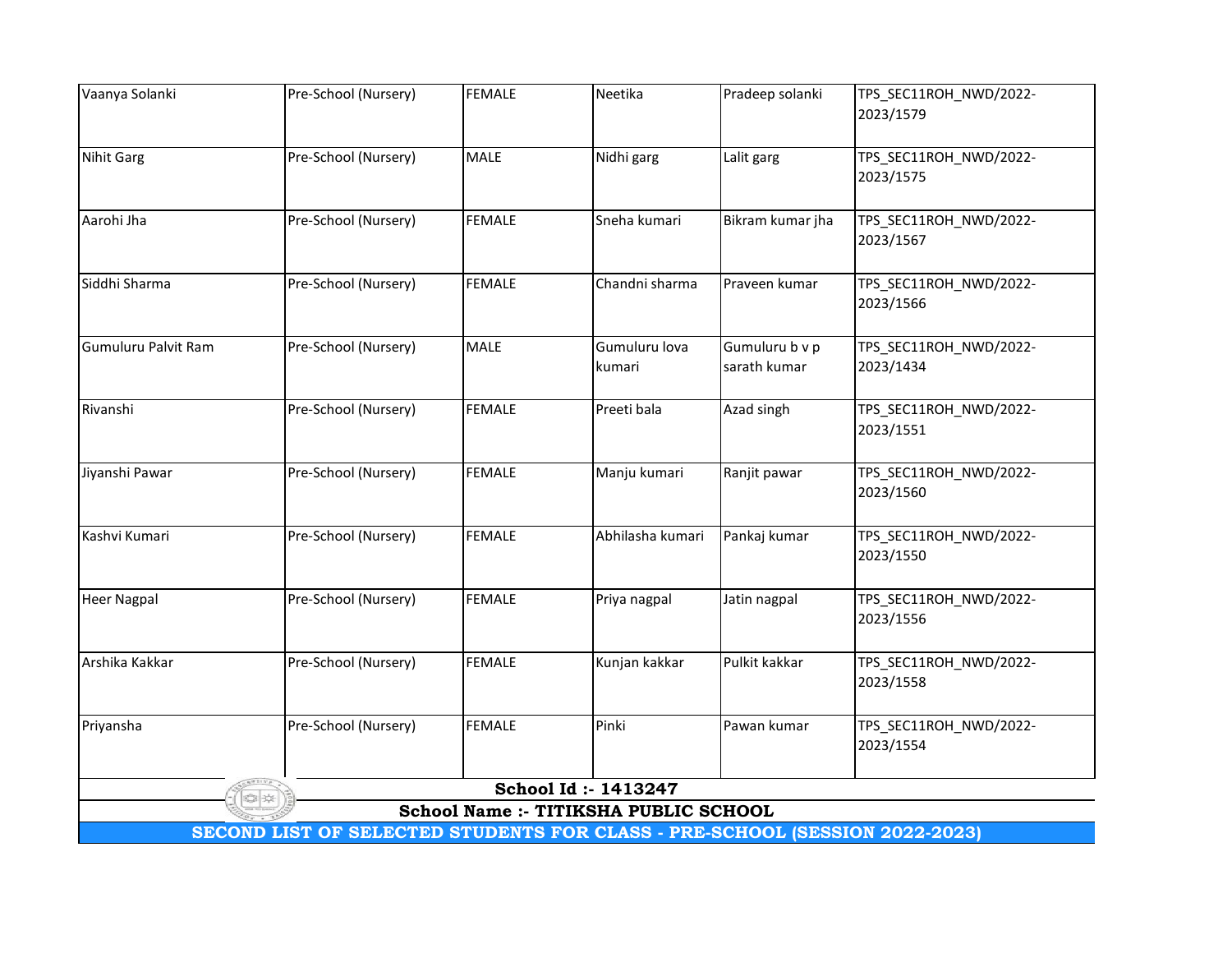| Inaaya            | Pre-School (Nursery)                                                        | <b>FEMALE</b> | Prerna                                | Tarun yadav        | TPS_SEC11ROH_NWD/2022- |  |  |  |
|-------------------|-----------------------------------------------------------------------------|---------------|---------------------------------------|--------------------|------------------------|--|--|--|
|                   |                                                                             |               |                                       |                    | 2023/1327              |  |  |  |
| Kyra Sethi        | Pre-School (Nursery)                                                        | <b>FEMALE</b> | Manisha sethi                         | Bhramar sethi      | TPS_SEC11ROH_NWD/2022- |  |  |  |
|                   |                                                                             |               |                                       |                    | 2023/1537              |  |  |  |
| Advit Kaundal     | Pre-School (Nursery)                                                        | <b>MALE</b>   | Vandana rana                          | Ankit kaundal      | TPS_SEC11ROH_NWD/2022- |  |  |  |
|                   |                                                                             |               |                                       |                    | 2023/1545              |  |  |  |
| Anshika Negi      | Pre-School (Nursery)                                                        | <b>FEMALE</b> | Pooja negi                            | Varun singh negi   | TPS_SEC11ROH_NWD/2022- |  |  |  |
|                   |                                                                             |               |                                       |                    | 2023/1495              |  |  |  |
| Vaishnavi Chauhan | Pre-School (Nursery)                                                        | <b>FEMALE</b> | Anchal pundir                         | Udit singh chauhan | TPS_SEC11ROH_NWD/2022- |  |  |  |
|                   |                                                                             |               |                                       |                    | 2023/1536              |  |  |  |
| Pankhuri Jain     | Pre-School (Nursery)                                                        | <b>FEMALE</b> | Neetika jain                          | Ravi prakash jain  | TPS_SEC11ROH_NWD/2022- |  |  |  |
|                   |                                                                             |               |                                       |                    | 2023/1493              |  |  |  |
| Leksha Chopra     | Pre-School (Nursery)                                                        | <b>FEMALE</b> | Priyanka chopra                       | Jatin chopra       | TPS_SEC11ROH_NWD/2022- |  |  |  |
|                   |                                                                             |               |                                       |                    | 2023/1530              |  |  |  |
| Nainika Rajput    | Pre-School (Nursery)                                                        | <b>FEMALE</b> | Kriti jain                            | Ankit rana         | TPS_SEC11ROH_NWD/2022- |  |  |  |
|                   |                                                                             |               |                                       |                    | 2023/1529              |  |  |  |
| Aanya Dahiya      | Pre-School (Nursery)                                                        | <b>FEMALE</b> | Shikha antil                          | Amit kumar         | TPS_SEC11ROH_NWD/2022- |  |  |  |
|                   |                                                                             |               |                                       |                    | 2023/1526              |  |  |  |
| Adwetta Bhambhani | Pre-School (Nursery)                                                        | <b>FEMALE</b> | Lata bhambhani                        | Dheeraj bhambhani  | TPS_SEC11ROH_NWD/2022- |  |  |  |
|                   |                                                                             |               |                                       |                    | 2023/1521              |  |  |  |
| Vicktoria Verma   | Pre-School (Nursery)                                                        | <b>FEMALE</b> | Pooja verma                           | Sanjeev kumar      | TPS_SEC11ROH_NWD/2022- |  |  |  |
|                   |                                                                             |               |                                       | verma              | 2023/1285              |  |  |  |
|                   |                                                                             |               | School Id: - 1413247                  |                    |                        |  |  |  |
|                   |                                                                             |               | School Name :- TITIKSHA PUBLIC SCHOOL |                    |                        |  |  |  |
|                   | SECOND LIST OF SELECTED STUDENTS FOR CLASS - PRE-SCHOOL (SESSION 2022-2023) |               |                                       |                    |                        |  |  |  |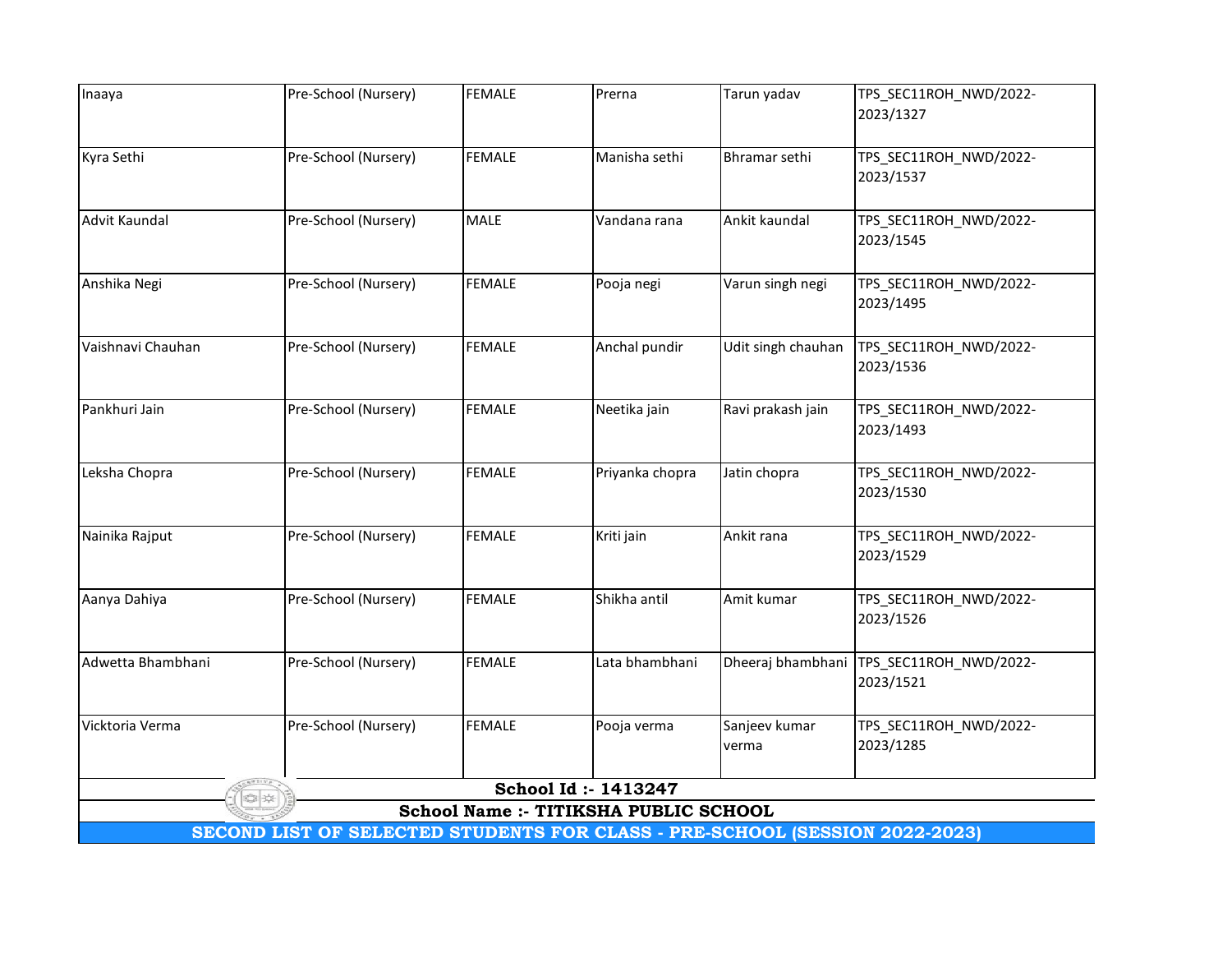| Karanveer Malik        | Pre-School (Nursery)                                                        | MALE          | Nishu                                 | Sandeep malik         | TPS_SEC11ROH_NWD/2022-              |  |  |  |
|------------------------|-----------------------------------------------------------------------------|---------------|---------------------------------------|-----------------------|-------------------------------------|--|--|--|
|                        |                                                                             |               |                                       |                       | 2023/1518                           |  |  |  |
|                        |                                                                             |               |                                       |                       |                                     |  |  |  |
| Avyukt Gupta           | Pre-School (Nursery)                                                        | MALE          | Anjali chaudhary                      | Gaurav gupta          | TPS_SEC11ROH_NWD/2022-              |  |  |  |
|                        |                                                                             |               | gupta                                 |                       | 2023/1514                           |  |  |  |
| Pranika                | Pre-School (Nursery)                                                        | <b>FEMALE</b> | Gunjan                                | Devank                | TPS_SEC11ROH_NWD/2022-              |  |  |  |
|                        |                                                                             |               |                                       |                       | 2023/1509                           |  |  |  |
| Janvika Sahoo          | Pre-School (Nursery)                                                        | <b>FEMALE</b> | <b>Barsha</b>                         | Ramakanta sahoo       | TPS_SEC11ROH_NWD/2022-              |  |  |  |
|                        |                                                                             |               | priyadarshini                         |                       | 2023/1502                           |  |  |  |
|                        |                                                                             |               | sahoo                                 |                       |                                     |  |  |  |
| Charu Bansal           | Pre-School (Nursery)                                                        | <b>FEMALE</b> | Stuti gupta                           | Nipun bansal          | TPS_SEC11ROH_NWD/2022-              |  |  |  |
|                        |                                                                             |               |                                       |                       | 2023/1506                           |  |  |  |
| Divyansh               | Pre-School (Nursery)                                                        | <b>MALE</b>   | Laxmi devi                            | Pankaj singh          | TPS_SEC11ROH_NWD/2022-              |  |  |  |
|                        |                                                                             |               |                                       |                       | 2023/1504                           |  |  |  |
|                        |                                                                             |               |                                       |                       |                                     |  |  |  |
| Kiyansh Khatter        | Pre-School (Nursery)                                                        | <b>MALE</b>   | Chandni khatter                       | <b>Bharat khatter</b> | TPS_SEC11ROH_NWD/2022-<br>2023/1261 |  |  |  |
|                        |                                                                             |               |                                       |                       |                                     |  |  |  |
| <b>Arshnoor Pathak</b> | Pre-School (Nursery)                                                        | <b>FEMALE</b> | Drishti pathak                        | Ankit pathak          | TPS_SEC11ROH_NWD/2022-              |  |  |  |
|                        |                                                                             |               |                                       |                       | 2023/1498                           |  |  |  |
| Kavyansh Chaurasiya    | Pre-School (Nursery)                                                        | <b>MALE</b>   | Kavita kumari                         | Sujeet kumar          | TPS_SEC11ROH_NWD/2022-              |  |  |  |
|                        |                                                                             |               |                                       | chaurasiya            | 2023/1492                           |  |  |  |
|                        |                                                                             |               |                                       |                       |                                     |  |  |  |
| Samisha Gautam         | Pre-School (Nursery)                                                        | <b>FEMALE</b> | Sangeeta                              | Yogesh gautam         | TPS_SEC11ROH_NWD/2022-<br>2023/1340 |  |  |  |
|                        |                                                                             |               |                                       |                       |                                     |  |  |  |
| Shaurya Yadav          | Pre-School (Nursery)                                                        | <b>MALE</b>   | Mamta yadav                           | Sandeep yadav         | TPS_SEC11ROH_NWD/2022-              |  |  |  |
|                        |                                                                             |               |                                       |                       | 2023/1435                           |  |  |  |
|                        |                                                                             |               | School Id: - 1413247                  |                       |                                     |  |  |  |
|                        |                                                                             |               | School Name :- TITIKSHA PUBLIC SCHOOL |                       |                                     |  |  |  |
|                        | SECOND LIST OF SELECTED STUDENTS FOR CLASS - PRE-SCHOOL (SESSION 2022-2023) |               |                                       |                       |                                     |  |  |  |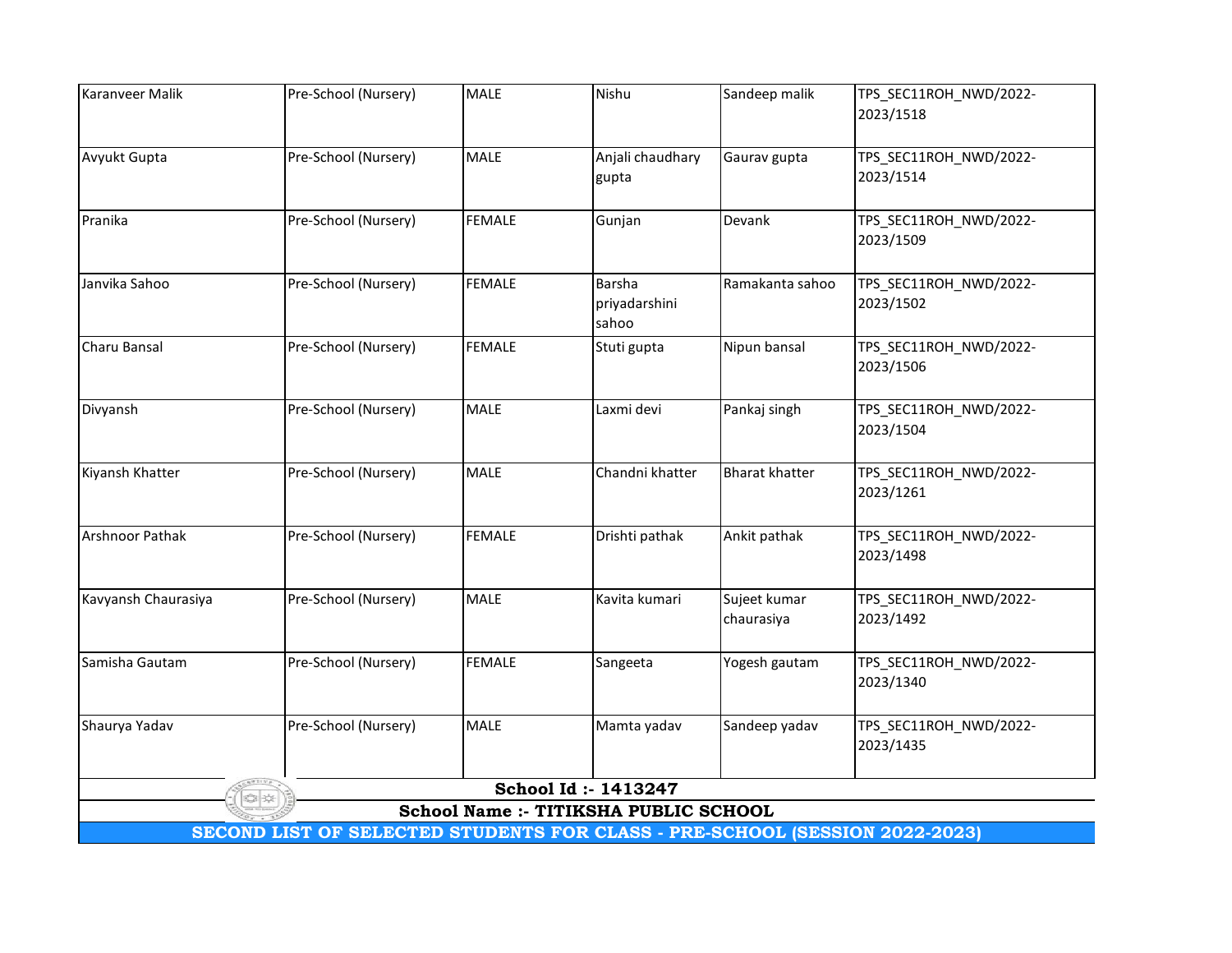| Heyaansh Bajaj   | Pre-School (Nursery)                                                        | <b>MALE</b>   | Namsi bajaj                           | Nikhil bajaj      | TPS_SEC11ROH_NWD/2022-              |
|------------------|-----------------------------------------------------------------------------|---------------|---------------------------------------|-------------------|-------------------------------------|
|                  |                                                                             |               |                                       |                   | 2023/1488                           |
|                  |                                                                             |               |                                       |                   |                                     |
| Vriti Guliani    | Pre-School (Nursery)                                                        | <b>FEMALE</b> |                                       | Vaibhav guliani   | TPS_SEC11ROH_NWD/2022-              |
|                  |                                                                             |               |                                       |                   | 2023/1487                           |
| Reyansh Chitkara | Pre-School (Nursery)                                                        | <b>MALE</b>   | Arti sharma                           | Himanshu chitkara | TPS_SEC11ROH_NWD/2022-              |
|                  |                                                                             |               |                                       |                   | 2023/1489                           |
|                  |                                                                             |               |                                       |                   |                                     |
| Sashvika         | Pre-School (Nursery)                                                        | <b>FEMALE</b> | Ritu singh chadha                     | Prashant chadha   | TPS_SEC11ROH_NWD/2022-              |
|                  |                                                                             |               |                                       |                   | 2023/1409                           |
| Aruja Roy        | Pre-School (Nursery)                                                        | <b>FEMALE</b> | Eshita roy                            | Abhishek roy      | TPS_SEC11ROH_NWD/2022-              |
|                  |                                                                             |               |                                       |                   | 2023/1432                           |
|                  |                                                                             |               |                                       |                   |                                     |
| Bhavi            | Pre-School (Nursery)                                                        | <b>FEMALE</b> | Renu kardam                           | Vinay kumar       | TPS_SEC11ROH_NWD/2022-              |
|                  |                                                                             |               |                                       |                   | 2023/1379                           |
|                  |                                                                             |               |                                       |                   |                                     |
| Nishka Grag      | Pre-School (Nursery)                                                        | <b>FEMALE</b> | Sweety garg                           | Anish garg        | TPS_SEC11ROH_NWD/2022-<br>2023/1447 |
|                  |                                                                             |               |                                       |                   |                                     |
| Harshita Roy     | Pre-School (Nursery)                                                        | <b>FEMALE</b> | Anupam roy                            | Mritunjay kumar   | TPS_SEC11ROH_NWD/2022-              |
|                  |                                                                             |               |                                       |                   | 2023/1466                           |
|                  |                                                                             |               |                                       |                   |                                     |
| Mishti Aggarwal  | Pre-School (Nursery)                                                        | <b>FEMALE</b> | Geeta aggarwal                        | Mohit aggarwal    | TPS_SEC11ROH_NWD/2022-              |
|                  |                                                                             |               |                                       |                   | 2023/1446                           |
| Ridhvi Jagga     | Pre-School (Nursery)                                                        | <b>FEMALE</b> | Niti jagga                            | Anand jagga       | TPS_SEC11ROH_NWD/2022-              |
|                  |                                                                             |               |                                       |                   | 2023/1465                           |
|                  |                                                                             |               |                                       |                   |                                     |
| Dhrumit          | Pre-School (Nursery)                                                        | <b>MALE</b>   | Jyoti kanojia                         | Lokesh kumar      | TPS_SEC11ROH_NWD/2022-              |
|                  |                                                                             |               |                                       |                   | 2023/1463                           |
|                  |                                                                             |               | School Id: - 1413247                  |                   |                                     |
|                  |                                                                             |               | School Name :- TITIKSHA PUBLIC SCHOOL |                   |                                     |
|                  | SECOND LIST OF SELECTED STUDENTS FOR CLASS - PRE-SCHOOL (SESSION 2022-2023) |               |                                       |                   |                                     |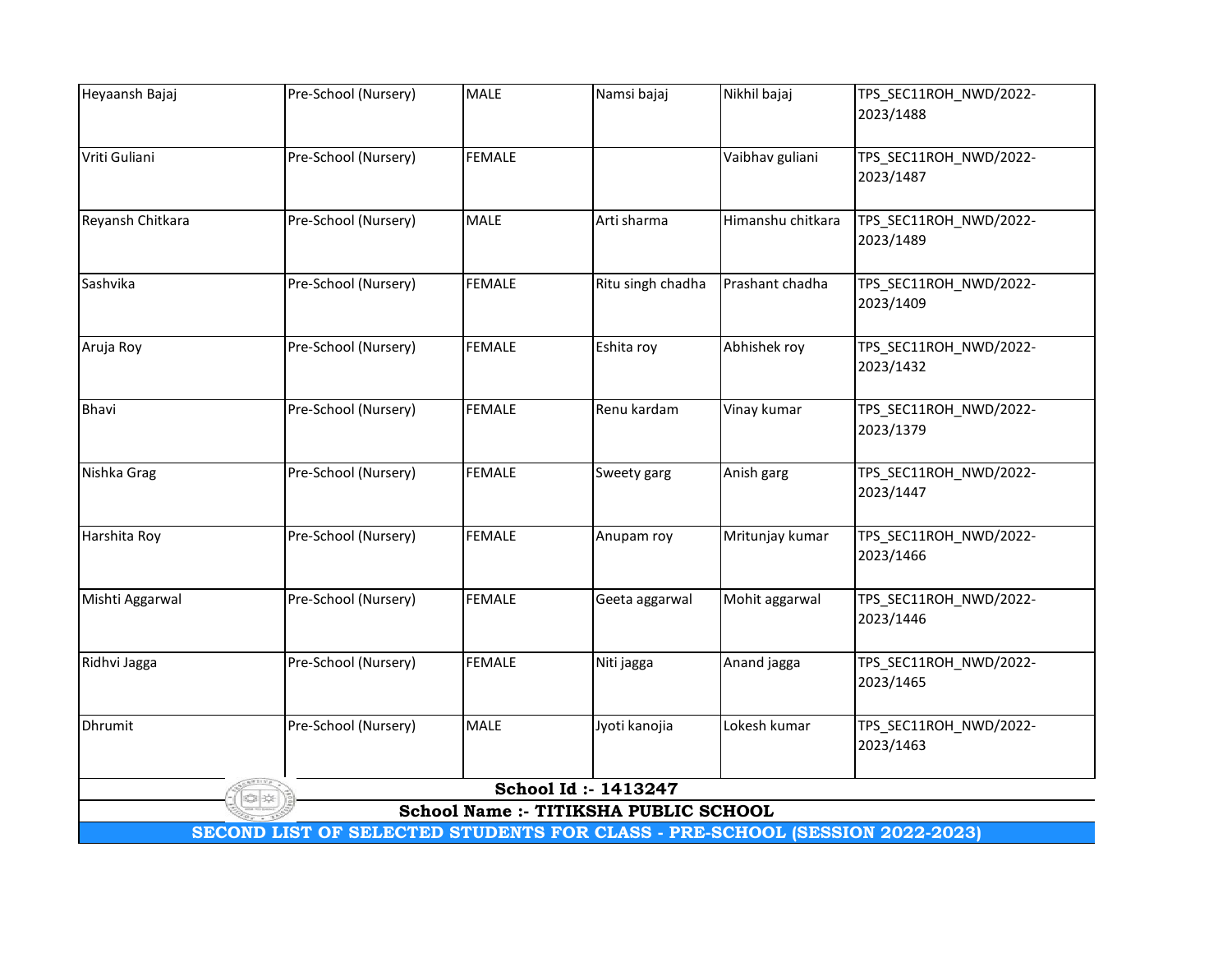| Vihaan Gupta       | Pre-School (Nursery)                                                        | <b>MALE</b>   | Deepti gupta                          | Anuj gupta            | TPS_SEC11ROH_NWD/2022-              |  |  |  |
|--------------------|-----------------------------------------------------------------------------|---------------|---------------------------------------|-----------------------|-------------------------------------|--|--|--|
|                    |                                                                             |               |                                       |                       | 2023/1262                           |  |  |  |
|                    |                                                                             |               |                                       |                       |                                     |  |  |  |
| <b>Advita Garg</b> | Pre-School (Nursery)                                                        | <b>MALE</b>   | Nipun garg                            | Swarna kamal garg     | TPS_SEC11ROH_NWD/2022-              |  |  |  |
|                    |                                                                             |               |                                       |                       | 2023/1456                           |  |  |  |
|                    |                                                                             |               |                                       |                       |                                     |  |  |  |
| Mishika Tetri      | Pre-School (Nursery)                                                        | <b>FEMALE</b> | Annu                                  | Pankaj tetri          | TPS_SEC11ROH_NWD/2022-              |  |  |  |
|                    |                                                                             |               |                                       |                       | 2023/1458                           |  |  |  |
|                    |                                                                             |               |                                       |                       |                                     |  |  |  |
| Kavyansh           | Pre-School (Nursery)                                                        | <b>MALE</b>   | Madhuri                               | Devender mohan        | TPS_SEC11ROH_NWD/2022-              |  |  |  |
|                    |                                                                             |               |                                       |                       | 2023/1453                           |  |  |  |
|                    |                                                                             |               |                                       |                       |                                     |  |  |  |
| Kaashvi Madesiya   | Pre-School (Nursery)                                                        | <b>FEMALE</b> | Meena gupta                           | Dilip kumar           | TPS_SEC11ROH_NWD/2022-              |  |  |  |
|                    |                                                                             |               |                                       | madesiya              | 2023/1457                           |  |  |  |
|                    |                                                                             |               |                                       |                       |                                     |  |  |  |
| Amayra Sikka       | Pre-School (Nursery)                                                        | <b>FEMALE</b> | Anica sikka                           | Paras sikka           | TPS_SEC11ROH_NWD/2022-              |  |  |  |
|                    |                                                                             |               |                                       |                       | 2023/1454                           |  |  |  |
|                    |                                                                             |               |                                       |                       |                                     |  |  |  |
| Shaarvi Kashyap    | Pre-School (Nursery)                                                        | <b>FEMALE</b> | Snigdha vishnoi                       | Varun kashyap         | TPS_SEC11ROH_NWD/2022-              |  |  |  |
|                    |                                                                             |               |                                       |                       | 2023/1438                           |  |  |  |
|                    |                                                                             |               |                                       |                       |                                     |  |  |  |
| Trishika Bisht     | Pre-School (Nursery)                                                        | <b>FEMALE</b> | Vanisha goel                          | Sunil pal singh bisht | TPS_SEC11ROH_NWD/2022-              |  |  |  |
|                    |                                                                             |               |                                       |                       | 2023/1420                           |  |  |  |
|                    |                                                                             | <b>FEMALE</b> |                                       |                       |                                     |  |  |  |
| Ananya Jain        | Pre-School (Nursery)                                                        |               | Anshu jain                            | Ankit kumar           | TPS_SEC11ROH_NWD/2022-<br>2023/1439 |  |  |  |
|                    |                                                                             |               |                                       |                       |                                     |  |  |  |
| Kritarth Mahajan   | Pre-School (Nursery)                                                        | <b>MALE</b>   | Kanika                                | Ketan gupta           | TPS_SEC11ROH_NWD/2022-              |  |  |  |
|                    |                                                                             |               |                                       |                       | 2023/1443                           |  |  |  |
|                    |                                                                             |               |                                       |                       |                                     |  |  |  |
| Aarav Sharma       | Pre-School (Nursery)                                                        | <b>MALE</b>   | Sangita                               | Vinay sharma          | TPS_SEC11ROH_NWD/2022-              |  |  |  |
|                    |                                                                             |               |                                       |                       | 2023/1441                           |  |  |  |
|                    |                                                                             |               |                                       |                       |                                     |  |  |  |
|                    |                                                                             |               | School Id: - 1413247                  |                       |                                     |  |  |  |
|                    |                                                                             |               | School Name :- TITIKSHA PUBLIC SCHOOL |                       |                                     |  |  |  |
|                    | SECOND LIST OF SELECTED STUDENTS FOR CLASS - PRE-SCHOOL (SESSION 2022-2023) |               |                                       |                       |                                     |  |  |  |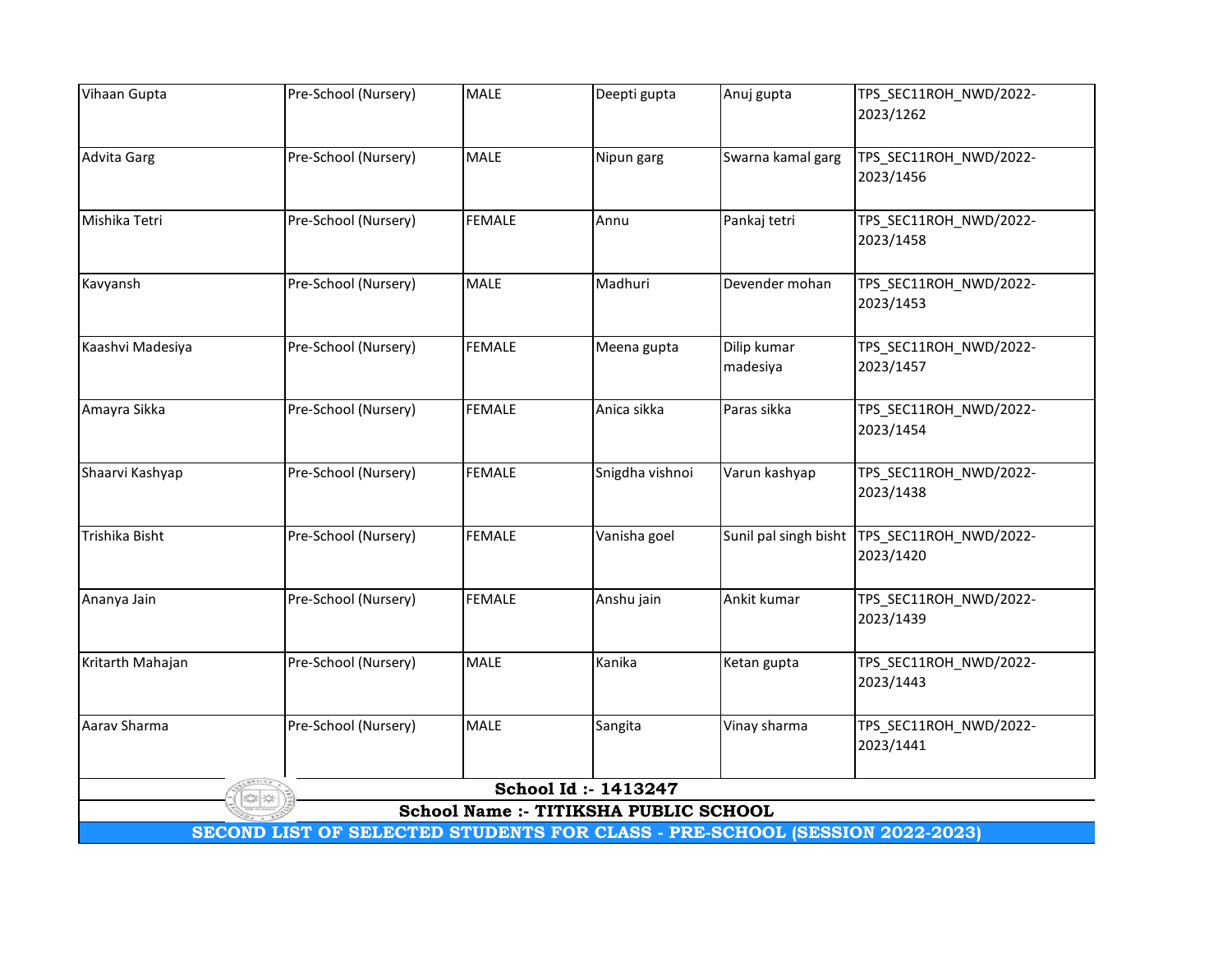| Diyaana Chawla         | Pre-School (Nursery)                                                        | <b>FEMALE</b> | Priyanka chawla                       | Nitin chawla     | TPS_SEC11ROH_NWD/2022-                     |  |  |  |
|------------------------|-----------------------------------------------------------------------------|---------------|---------------------------------------|------------------|--------------------------------------------|--|--|--|
|                        |                                                                             |               |                                       |                  | 2023/1440                                  |  |  |  |
|                        |                                                                             |               |                                       |                  |                                            |  |  |  |
| <b>Udit Khandelwal</b> | Pre-School (Nursery)                                                        | MALE          | Mehak khandelwal                      |                  | Nikhlesh khandelwal TPS_SEC11ROH_NWD/2022- |  |  |  |
|                        |                                                                             |               |                                       |                  | 2023/1431                                  |  |  |  |
|                        |                                                                             |               |                                       |                  |                                            |  |  |  |
| Garima Khandelwal      | Pre-School (Nursery)                                                        | <b>FEMALE</b> | Vandana                               | Pawan khandelwal | TPS_SEC11ROH_NWD/2022-                     |  |  |  |
|                        |                                                                             |               | khandelwal                            |                  | 2023/1430                                  |  |  |  |
|                        |                                                                             |               |                                       |                  |                                            |  |  |  |
| Parisha.               | Pre-School (Nursery)                                                        | <b>FEMALE</b> | Sarita kumari                         | Sachin goel      | TPS_SEC11ROH_NWD/2022-                     |  |  |  |
|                        |                                                                             |               |                                       |                  | 2023/1428                                  |  |  |  |
|                        |                                                                             |               |                                       |                  |                                            |  |  |  |
| Anaysha Gupta          | Pre-School (Nursery)                                                        | <b>FEMALE</b> | Aarushi bansal                        | Mayank gupta     | TPS_SEC11ROH_NWD/2022-                     |  |  |  |
|                        |                                                                             |               |                                       |                  | 2023/1426                                  |  |  |  |
|                        |                                                                             |               |                                       |                  |                                            |  |  |  |
| Prisha Jindal          | Pre-School (Nursery)                                                        | <b>FEMALE</b> | Kavita bansal                         | Amit jindal      | TPS_SEC11ROH_NWD/2022-                     |  |  |  |
|                        |                                                                             |               |                                       |                  | 2023/1424                                  |  |  |  |
|                        |                                                                             |               |                                       |                  |                                            |  |  |  |
| Ayaan Bajaj            | Pre-School (Nursery)                                                        | <b>MALE</b>   | Asha bajaj                            | Ankit bajaj      | TPS_SEC11ROH_NWD/2022-                     |  |  |  |
|                        |                                                                             |               |                                       |                  | 2023/1425                                  |  |  |  |
|                        |                                                                             |               |                                       |                  |                                            |  |  |  |
| Advik Sharma           | Pre-School (Nursery)                                                        | <b>MALE</b>   | Priya bali                            | Sagar sharma     | TPS_SEC11ROH_NWD/2022-                     |  |  |  |
|                        |                                                                             |               |                                       |                  | 2023/1421                                  |  |  |  |
|                        |                                                                             | <b>FEMALE</b> |                                       |                  |                                            |  |  |  |
| Parnavi Adhikary       | Pre-School (Nursery)                                                        |               | Nisha adhikary                        | Vinay adhikary   | TPS_SEC11ROH_NWD/2022-<br>2023/1419        |  |  |  |
|                        |                                                                             |               |                                       |                  |                                            |  |  |  |
| <b>Advik Dubey</b>     | Pre-School (Nursery)                                                        | MALE          | Seema tiwari                          | Arun kumar dubey | TPS_SEC11ROH_NWD/2022-                     |  |  |  |
|                        |                                                                             |               |                                       |                  | 2023/1415                                  |  |  |  |
|                        |                                                                             |               |                                       |                  |                                            |  |  |  |
| Krishna Nainwal        | Pre-School (Nursery)                                                        | <b>MALE</b>   | Rekha nainwal                         | Suresh nainwal   | TPS_SEC11ROH_NWD/2022-                     |  |  |  |
|                        |                                                                             |               | Nainwal                               | Nainwal          | 2023/1414                                  |  |  |  |
|                        |                                                                             |               |                                       |                  |                                            |  |  |  |
|                        |                                                                             |               | School Id: - 1413247                  |                  |                                            |  |  |  |
|                        |                                                                             |               | School Name :- TITIKSHA PUBLIC SCHOOL |                  |                                            |  |  |  |
|                        | SECOND LIST OF SELECTED STUDENTS FOR CLASS - PRE-SCHOOL (SESSION 2022-2023) |               |                                       |                  |                                            |  |  |  |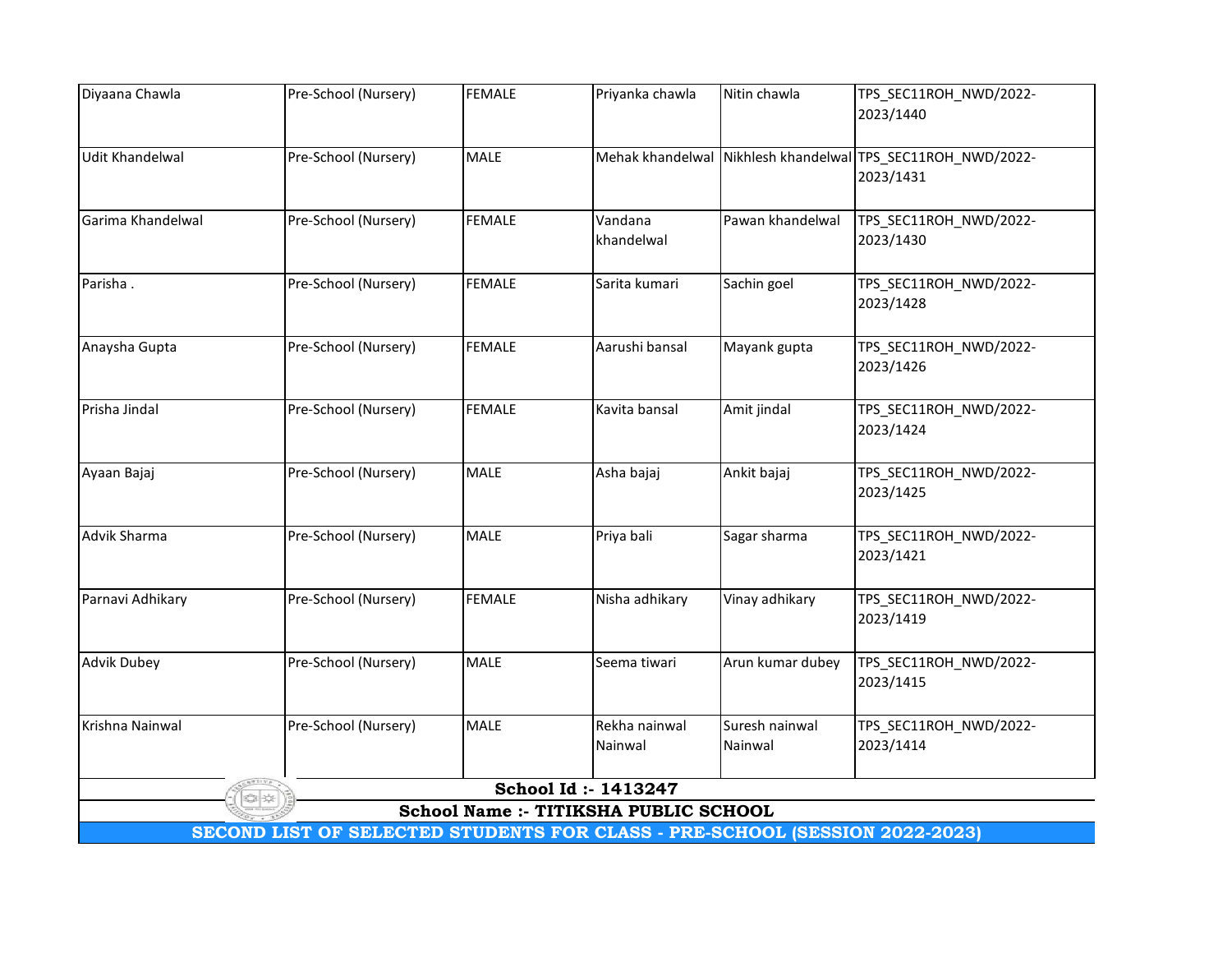| Shivansh          | Pre-School (Nursery)                                                        | <b>MALE</b>   | Suman                                 | Sunil dev panwar   | TPS_SEC11ROH_NWD/2022-              |  |  |  |
|-------------------|-----------------------------------------------------------------------------|---------------|---------------------------------------|--------------------|-------------------------------------|--|--|--|
|                   |                                                                             |               |                                       |                    | 2023/1412                           |  |  |  |
|                   |                                                                             |               |                                       |                    |                                     |  |  |  |
| Kavya Kesarwani   | Pre-School (Nursery)                                                        | <b>FEMALE</b> | Annu gupta                            | Rajkumar kesarwani | TPS_SEC11ROH_NWD/2022-              |  |  |  |
|                   |                                                                             |               |                                       |                    | 2023/1372                           |  |  |  |
| Swastik Vats      | Pre-School (Nursery)                                                        | <b>MALE</b>   | Nisha bhardwaj                        | Chetan vats        | TPS_SEC11ROH_NWD/2022-              |  |  |  |
|                   |                                                                             |               |                                       |                    | 2023/1408                           |  |  |  |
|                   |                                                                             |               |                                       |                    |                                     |  |  |  |
| Myra Thakral      | Pre-School (Nursery)                                                        | <b>FEMALE</b> | Richa thakral                         | Gaurav thakral     | TPS_SEC11ROH_NWD/2022-              |  |  |  |
|                   |                                                                             |               |                                       |                    | 2023/1336                           |  |  |  |
|                   |                                                                             |               |                                       |                    |                                     |  |  |  |
| Athary Srivastava | Pre-School (Nursery)                                                        | <b>MALE</b>   | Arpita srivastava                     | Sujit kumar        | TPS_SEC11ROH_NWD/2022-              |  |  |  |
|                   |                                                                             |               |                                       | srivastava         | 2023/1396                           |  |  |  |
| <b>Taksh Rana</b> | Pre-School (Nursery)                                                        | <b>MALE</b>   | Komal                                 | Jai rana           | TPS_SEC11ROH_NWD/2022-              |  |  |  |
|                   |                                                                             |               |                                       |                    | 2023/1384                           |  |  |  |
|                   |                                                                             |               |                                       |                    |                                     |  |  |  |
| Atharva Rastogi   | Pre-School (Nursery)                                                        | <b>MALE</b>   | Mitanshi rastogi                      | Abhishek rastogi   | TPS_SEC11ROH_NWD/2022-              |  |  |  |
|                   |                                                                             |               |                                       |                    | 2023/1382                           |  |  |  |
|                   |                                                                             |               |                                       |                    |                                     |  |  |  |
| Vishesh Jain      | Pre-School (Nursery)                                                        | <b>MALE</b>   | Antima gupta                          | Mukesh jain        | TPS_SEC11ROH_NWD/2022-              |  |  |  |
|                   |                                                                             |               |                                       |                    | 2023/1284                           |  |  |  |
| Shaurya Sharma    | Pre-School (Nursery)                                                        | <b>MALE</b>   | Kavita sharma                         | Harsh sharma       | TPS_SEC11ROH_NWD/2022-              |  |  |  |
|                   |                                                                             |               |                                       |                    | 2023/1320                           |  |  |  |
|                   |                                                                             |               |                                       |                    |                                     |  |  |  |
| Hitansh Gupta     | Pre-School (Nursery)                                                        | <b>MALE</b>   | Alka rani                             | Deepak gupta       | TPS_SEC11ROH_NWD/2022-              |  |  |  |
|                   |                                                                             |               |                                       |                    | 2023/1358                           |  |  |  |
|                   |                                                                             |               |                                       |                    |                                     |  |  |  |
| Shatakshi Pandey  | Pre-School (Nursery)                                                        | <b>FEMALE</b> | Hemlata                               | Saurabh pandey     | TPS_SEC11ROH_NWD/2022-<br>2023/1185 |  |  |  |
|                   |                                                                             |               |                                       |                    |                                     |  |  |  |
|                   |                                                                             |               | School Id: - 1413247                  |                    |                                     |  |  |  |
|                   |                                                                             |               | School Name :- TITIKSHA PUBLIC SCHOOL |                    |                                     |  |  |  |
|                   | SECOND LIST OF SELECTED STUDENTS FOR CLASS - PRE-SCHOOL (SESSION 2022-2023) |               |                                       |                    |                                     |  |  |  |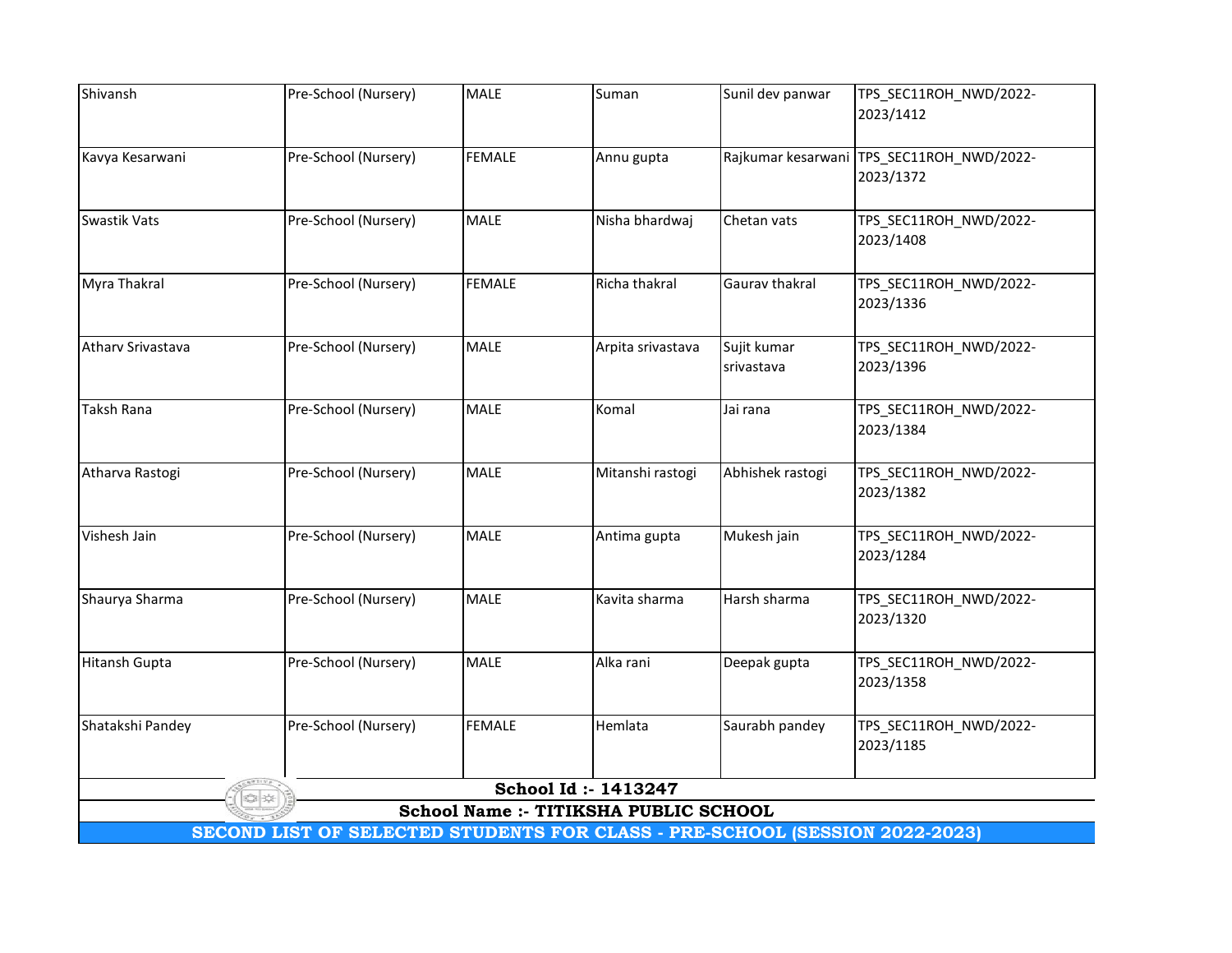| Anay Gupta          | Pre-School (Nursery)                                                        | <b>MALE</b>   | Natasha nagpal                        |                 | Akshay kumar gupta TPS_SEC11ROH_NWD/2022- |
|---------------------|-----------------------------------------------------------------------------|---------------|---------------------------------------|-----------------|-------------------------------------------|
|                     |                                                                             |               |                                       |                 | 2023/1375                                 |
|                     |                                                                             |               |                                       |                 |                                           |
| Gaurisha Dabas      | Pre-School (Nursery)                                                        | <b>FEMALE</b> | Swati                                 | Gaurav          | TPS_SEC11ROH_NWD/2022-                    |
|                     |                                                                             |               |                                       |                 | 2023/1373                                 |
|                     |                                                                             |               |                                       |                 |                                           |
| Riyansh Sharma      | Pre-School (Nursery)                                                        | <b>MALE</b>   | Shweta kaushik                        | Pradeep kumar   | TPS_SEC11ROH_NWD/2022-                    |
|                     |                                                                             |               |                                       | sharma          | 2023/1368                                 |
|                     |                                                                             |               |                                       |                 |                                           |
| Ayansh Aggarwal     | Pre-School (Nursery)                                                        | <b>MALE</b>   | Rupal aggarwal                        | Puneet aggarwal | TPS_SEC11ROH_NWD/2022-                    |
|                     |                                                                             |               |                                       |                 | 2023/1271                                 |
|                     |                                                                             |               |                                       |                 |                                           |
| Yukt Ranjan         | Pre-School (Nursery)                                                        | <b>MALE</b>   | Kumari madhumita Ravi ranjan          |                 | TPS_SEC11ROH_NWD/2022-                    |
|                     |                                                                             |               |                                       |                 | 2023/1257                                 |
|                     |                                                                             |               |                                       |                 |                                           |
| Vaidik Dewan        | Pre-School (Nursery)                                                        | <b>MALE</b>   | Deepika dewan                         | Varun dewan     | TPS_SEC11ROH_NWD/2022-                    |
|                     |                                                                             |               |                                       |                 | 2023/1031                                 |
|                     |                                                                             |               |                                       |                 |                                           |
| Kashvi Chaudhary    | Pre-School (Nursery)                                                        | <b>FEMALE</b> | Jagriti chaudhary                     | Vikash          | TPS_SEC11ROH_NWD/2022-                    |
|                     |                                                                             |               |                                       |                 | 2023/1367                                 |
|                     |                                                                             |               |                                       |                 |                                           |
| Kiyansh Goyal       | Pre-School (Nursery)                                                        | <b>MALE</b>   | Sakshi goyal                          | Shitiz goyal    | TPS_SEC11ROH_NWD/2022-                    |
|                     |                                                                             |               |                                       |                 | 2023/1172                                 |
|                     |                                                                             |               |                                       |                 |                                           |
| <b>Tisha Gautam</b> | Pre-School (Nursery)                                                        | <b>FEMALE</b> | Sweta                                 | Girish gautam   | TPS_SEC11ROH_NWD/2022-                    |
|                     |                                                                             |               |                                       |                 | 2023/1335                                 |
|                     |                                                                             |               |                                       |                 |                                           |
| Kashvi Garg         | Pre-School (Nursery)                                                        | <b>FEMALE</b> | Pratibha garg                         | Milan garg      | TPS_SEC11ROH_NWD/2022-<br>2023/1356       |
|                     |                                                                             |               |                                       |                 |                                           |
| Ahana Bhatia        | Pre-School (Nursery)                                                        | <b>FEMALE</b> | Shimpy bhatia                         | Manish bhatia   |                                           |
|                     |                                                                             |               |                                       |                 | TPS_SEC11ROH_NWD/2022-<br>2023/1351       |
|                     |                                                                             |               |                                       |                 |                                           |
|                     |                                                                             |               | School Id: - 1413247                  |                 |                                           |
|                     |                                                                             |               | School Name :- TITIKSHA PUBLIC SCHOOL |                 |                                           |
|                     | SECOND LIST OF SELECTED STUDENTS FOR CLASS - PRE-SCHOOL (SESSION 2022-2023) |               |                                       |                 |                                           |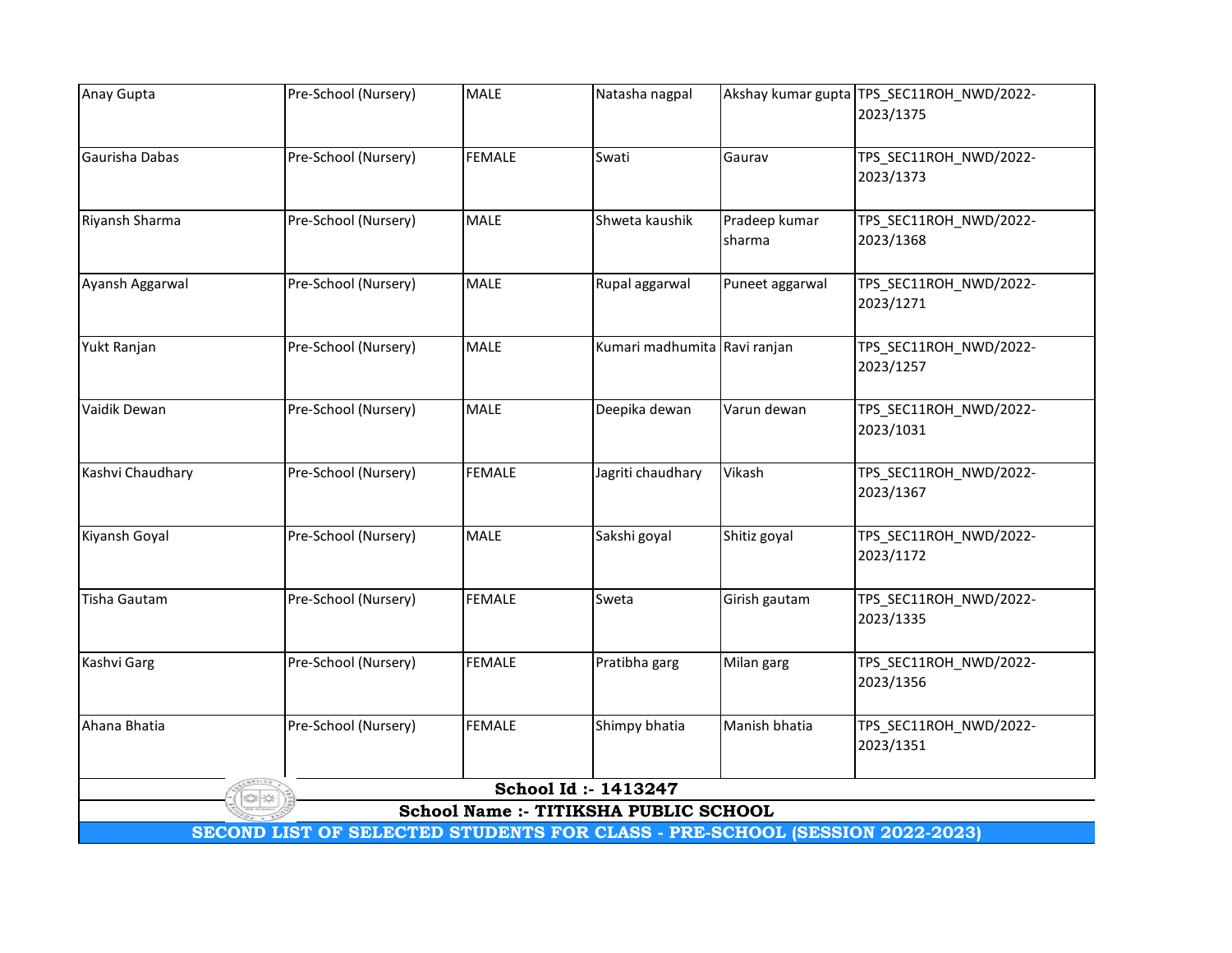| <b>Aarav Thukral</b> | Pre-School (Nursery)                                                        | MALE          | Tanishqa thukral                      | Raman thukral      | TPS_SEC11ROH_NWD/2022- |  |  |  |
|----------------------|-----------------------------------------------------------------------------|---------------|---------------------------------------|--------------------|------------------------|--|--|--|
|                      |                                                                             |               |                                       |                    | 2023/1347              |  |  |  |
| Vidhita Sharma       | Pre-School (Nursery)                                                        | <b>FEMALE</b> | Rakhi devi                            | Vinay sharma       | TPS_SEC11ROH_NWD/2022- |  |  |  |
|                      |                                                                             |               |                                       |                    | 2023/1349              |  |  |  |
| Paridhi Tanwar       | Pre-School (Nursery)                                                        | <b>FEMALE</b> | Shalu rani                            | <b>Bheem singh</b> | TPS_SEC11ROH_NWD/2022- |  |  |  |
|                      |                                                                             |               |                                       |                    | 2023/1341              |  |  |  |
| Niyansh Checker      | Pre-School (Nursery)                                                        | <b>MALE</b>   | Deepti checker                        | Rohit checker      | TPS_SEC11ROH_NWD/2022- |  |  |  |
|                      |                                                                             |               |                                       |                    | 2023/1001              |  |  |  |
| Vedansh Bhardwaj     | Pre-School (Nursery)                                                        | <b>MALE</b>   | Renu sharma                           | Shyam sunder       | TPS_SEC11ROH_NWD/2022- |  |  |  |
|                      |                                                                             |               |                                       | sharma             | 2023/1326              |  |  |  |
| Hanvika Maheshwari   | Pre-School (Nursery)                                                        | <b>FEMALE</b> | Namita vasandani                      | Rajat maheshwari   | TPS_SEC11ROH_NWD/2022- |  |  |  |
|                      |                                                                             |               |                                       |                    | 2023/1189              |  |  |  |
| Ayansh Goyal         | Pre-School (Nursery)                                                        | <b>MALE</b>   | Chanchal gupta                        | Naveen goyal       | TPS_SEC11ROH_NWD/2022- |  |  |  |
|                      |                                                                             |               |                                       |                    | 2023/1315              |  |  |  |
| Jenisha Goel         | Pre-School (Nursery)                                                        | <b>FEMALE</b> | Prachi goel                           | Gagan goel         | TPS_SEC11ROH_NWD/2022- |  |  |  |
|                      |                                                                             |               |                                       |                    | 2023/1323              |  |  |  |
| Aashvi Singhal       | Pre-School (Nursery)                                                        | <b>FEMALE</b> | Kriti                                 | Varun              | TPS_SEC11ROH_NWD/2022- |  |  |  |
|                      |                                                                             |               |                                       |                    | 2023/1086              |  |  |  |
| Vihaan Bhardwaj      | Pre-School (Nursery)                                                        | <b>MALE</b>   | Pooja mishra                          | Vikash kumar       | TPS_SEC11ROH_NWD/2022- |  |  |  |
|                      |                                                                             |               |                                       |                    | 2023/1248              |  |  |  |
| <b>Aarav Garg</b>    | Pre-School (Nursery)                                                        | <b>MALE</b>   | Sumedha gupta                         | Nitin garg         | TPS_SEC11ROH_NWD/2022- |  |  |  |
|                      |                                                                             |               |                                       |                    | 2023/1312              |  |  |  |
|                      |                                                                             |               | School Id: - 1413247                  |                    |                        |  |  |  |
|                      |                                                                             |               | School Name :- TITIKSHA PUBLIC SCHOOL |                    |                        |  |  |  |
|                      | SECOND LIST OF SELECTED STUDENTS FOR CLASS - PRE-SCHOOL (SESSION 2022-2023) |               |                                       |                    |                        |  |  |  |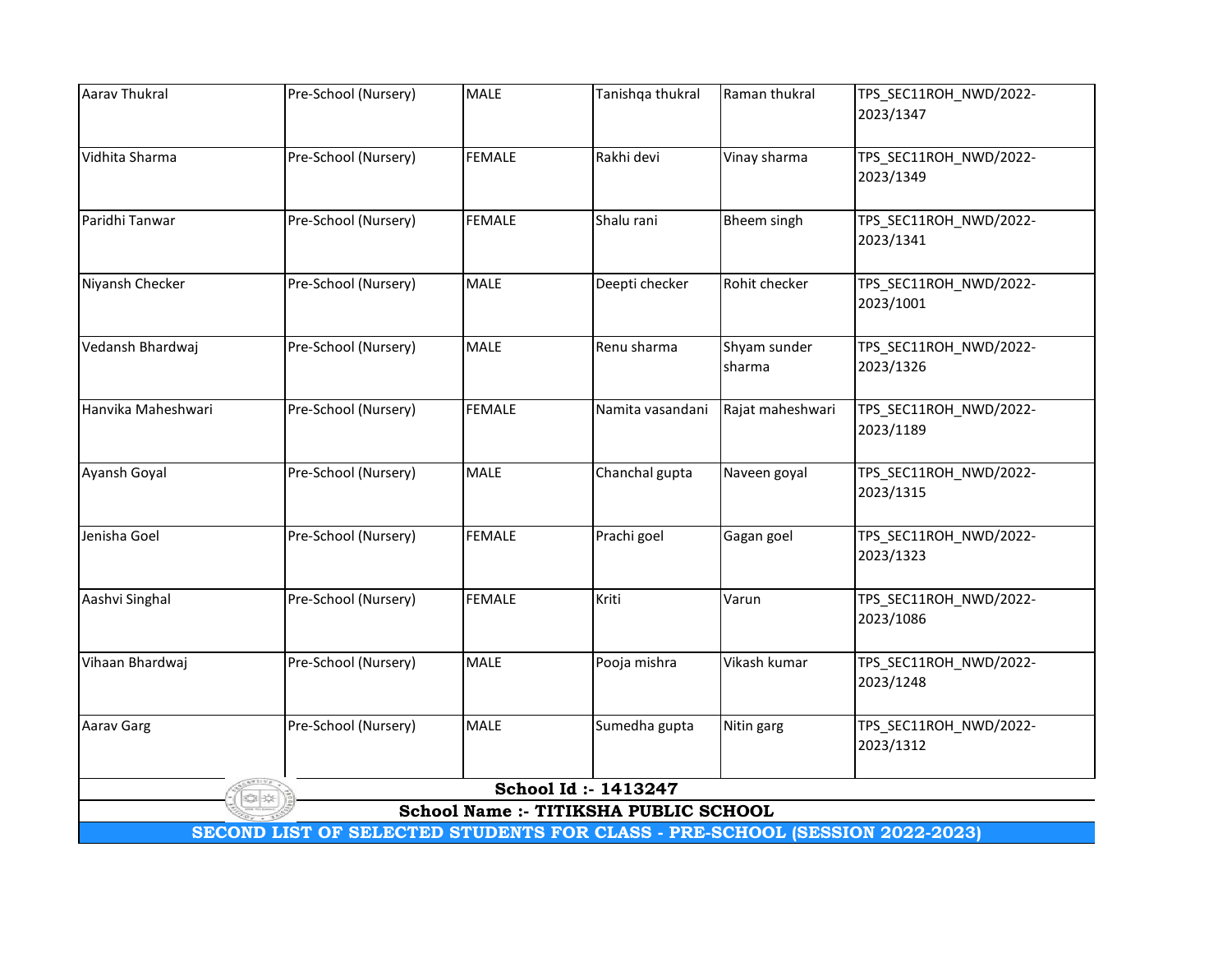| Umanshi Goyal                                                               | Pre-School (Nursery) | <b>FEMALE</b> | Archana goyal                         | Sonu goyal       | TPS_SEC11ROH_NWD/2022-              |  |  |
|-----------------------------------------------------------------------------|----------------------|---------------|---------------------------------------|------------------|-------------------------------------|--|--|
|                                                                             |                      |               |                                       |                  | 2023/1310                           |  |  |
| Amayra Gupta                                                                | Pre-School (Nursery) | <b>FEMALE</b> | Deepika vohra                         | Vivek kumar      | TPS_SEC11ROH_NWD/2022-              |  |  |
|                                                                             |                      |               |                                       |                  | 2023/1311                           |  |  |
|                                                                             |                      |               |                                       |                  |                                     |  |  |
| Vivaan Agnihotri                                                            | Pre-School (Nursery) | <b>MALE</b>   | Anchal sharma                         | Nitish agnihotri | TPS_SEC11ROH_NWD/2022-<br>2023/1305 |  |  |
|                                                                             |                      |               |                                       |                  |                                     |  |  |
| Sia Rastogi                                                                 | Pre-School (Nursery) | <b>FEMALE</b> | Swati aggarwal                        | Vishu rastogi    | TPS_SEC11ROH_NWD/2022-              |  |  |
|                                                                             |                      |               |                                       |                  | 2023/1292                           |  |  |
| Shaurya Gambhir                                                             | Pre-School (Nursery) | <b>MALE</b>   | Kanchan gambhir                       | Himanshu gambhir | TPS_SEC11ROH_NWD/2022-              |  |  |
|                                                                             |                      |               |                                       |                  | 2023/1290                           |  |  |
|                                                                             |                      |               |                                       |                  |                                     |  |  |
| Aranya Choudhary                                                            | Pre-School (Nursery) | MALE          | Ritika verma                          | Amit choudhary   | TPS_SEC11ROH_NWD/2022-<br>2023/1288 |  |  |
|                                                                             |                      |               |                                       |                  |                                     |  |  |
| Paarth Gupta                                                                | Pre-School (Nursery) | <b>MALE</b>   | Ruchi gupta                           | Ashwani gupta    | TPS_SEC11ROH_NWD/2022-              |  |  |
|                                                                             |                      |               |                                       |                  | 2023/1282                           |  |  |
| Shrishty Miglani                                                            | Pre-School (Nursery) | <b>FEMALE</b> | Sonia                                 | Happy miglani    | TPS_SEC11ROH_NWD/2022-              |  |  |
|                                                                             |                      |               |                                       |                  | 2023/1204                           |  |  |
| Nivaan Chaudhary                                                            | Pre-School (Nursery) | <b>MALE</b>   | Sonam                                 | Sunil kumar      | TPS_SEC11ROH_NWD/2022-              |  |  |
|                                                                             |                      |               |                                       |                  | 2023/1272                           |  |  |
|                                                                             |                      |               |                                       |                  |                                     |  |  |
| Aathrav Nirban                                                              | Pre-School (Nursery) | <b>MALE</b>   | Heena                                 | Chetan singh     | TPS_SEC11ROH_NWD/2022-              |  |  |
|                                                                             |                      |               |                                       |                  | 2023/1025                           |  |  |
| Ashvik Sharma                                                               | Pre-School (Nursery) | <b>MALE</b>   | Suman sharma                          | Amit sharma      | TPS_SEC11ROH_NWD/2022-              |  |  |
|                                                                             |                      |               |                                       |                  | 2023/1208                           |  |  |
|                                                                             |                      |               | School Id: - 1413247                  |                  |                                     |  |  |
|                                                                             |                      |               | School Name :- TITIKSHA PUBLIC SCHOOL |                  |                                     |  |  |
| SECOND LIST OF SELECTED STUDENTS FOR CLASS - PRE-SCHOOL (SESSION 2022-2023) |                      |               |                                       |                  |                                     |  |  |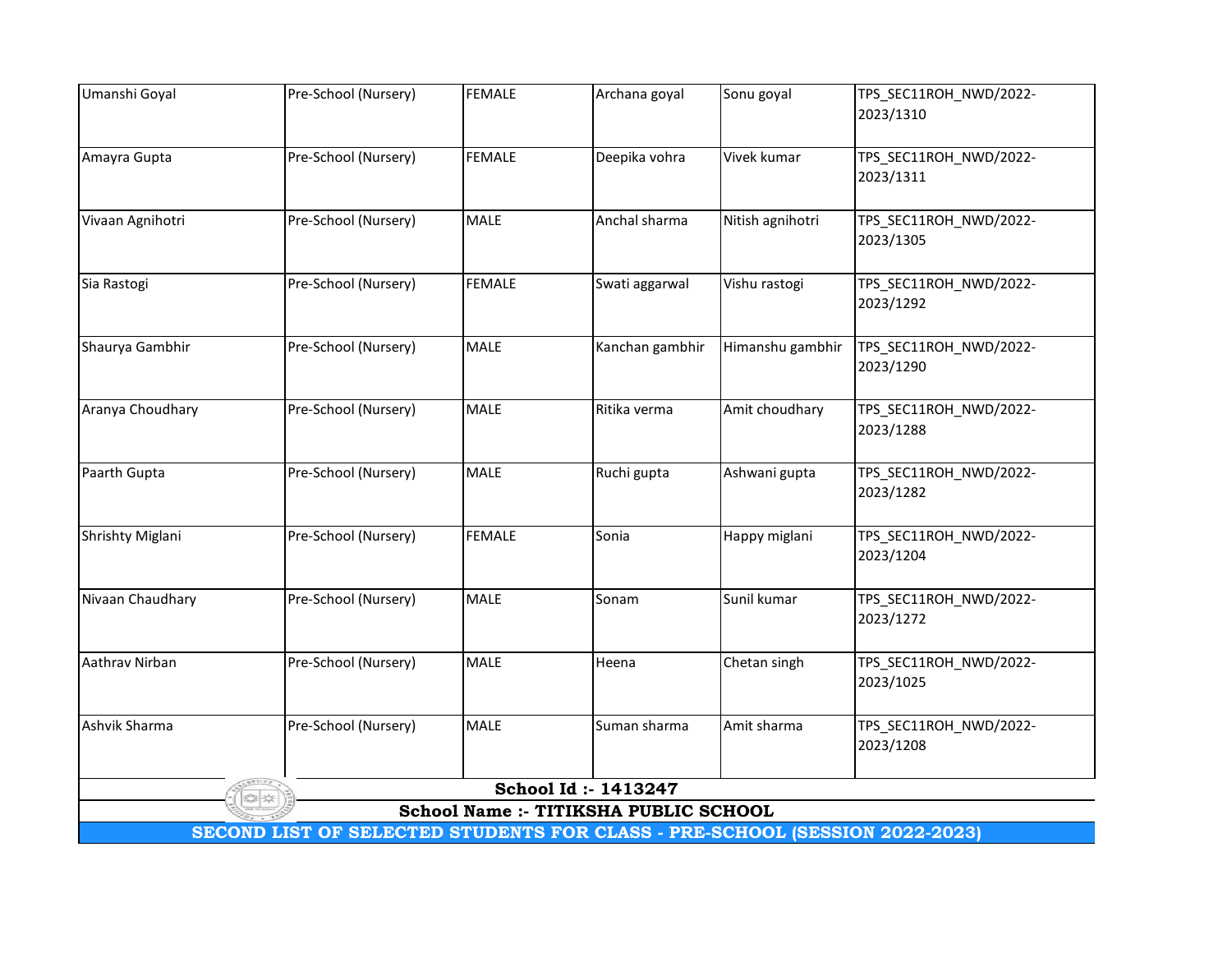| Divyanshi Rai          | Pre-School (Nursery)                                                        | <b>FEMALE</b> | Manisha kumari                                                | Ashok kumar yadav       | TPS_SEC11ROH_NWD/2022-              |
|------------------------|-----------------------------------------------------------------------------|---------------|---------------------------------------------------------------|-------------------------|-------------------------------------|
|                        |                                                                             |               |                                                               |                         | 2023/1268                           |
| Mahira Gulati          | Pre-School (Nursery)                                                        | <b>MALE</b>   | Jyoti gulati                                                  | Pankaj gulati           | TPS_SEC11ROH_NWD/2022-              |
|                        |                                                                             |               |                                                               |                         | 2023/1265                           |
|                        |                                                                             |               |                                                               |                         |                                     |
| <b>Bhuvi Vashishta</b> | Pre-School (Nursery)                                                        | <b>FEMALE</b> | Komal bhardwaj                                                | Shobhit vashishta       | TPS_SEC11ROH_NWD/2022-              |
|                        |                                                                             |               |                                                               |                         | 2023/1263                           |
|                        |                                                                             |               |                                                               |                         |                                     |
| Aahanya Sharma         | Pre-School (Nursery)                                                        | <b>FEMALE</b> | Diksha sharma                                                 | Atul sharma             | TPS_SEC11ROH_NWD/2022-              |
|                        |                                                                             |               |                                                               |                         | 2023/1061                           |
| Shrinay Shekhawat      | Pre-School (Nursery)                                                        | <b>MALE</b>   | Utkarsha kumar                                                | Himanshu kushwah        | TPS_SEC11ROH_NWD/2022-              |
|                        |                                                                             |               |                                                               |                         | 2023/1151                           |
|                        |                                                                             |               |                                                               |                         |                                     |
| Nimrit Arora           | Pre-School (Nursery)                                                        | <b>MALE</b>   | Neha khurana                                                  | Arun                    | TPS_SEC11ROH_NWD/2022-              |
|                        |                                                                             |               |                                                               |                         | 2023/1252                           |
|                        |                                                                             |               |                                                               |                         |                                     |
| Gursheen Kaur          | Pre-School (Nursery)                                                        | <b>FEMALE</b> | Lovpreet kaur                                                 | Amandeep singh<br>walia | TPS_SEC11ROH_NWD/2022-<br>2023/1246 |
|                        |                                                                             |               |                                                               |                         |                                     |
| Riyan                  | Pre-School (Nursery)                                                        | <b>MALE</b>   | Sonia                                                         | Ajay pal                | TPS_SEC11ROH_NWD/2022-              |
|                        |                                                                             |               |                                                               |                         | 2023/1243                           |
|                        |                                                                             |               |                                                               |                         |                                     |
| Keshvi Gupta           | Pre-School (Nursery)                                                        | <b>FEMALE</b> | Kapila gupta                                                  | Sumit gupta             | TPS_SEC11ROH_NWD/2022-              |
|                        |                                                                             |               |                                                               |                         | 2023/1241                           |
| Aayu Kapoor            | Pre-School (Nursery)                                                        | <b>MALE</b>   | Aditi kapoor                                                  | Sainyam kapoor          | TPS_SEC11ROH_NWD/2022-              |
|                        |                                                                             |               |                                                               |                         | 2023/1102                           |
|                        |                                                                             |               |                                                               |                         |                                     |
| Raahini Pruthi         | Pre-School (Nursery)                                                        | <b>FEMALE</b> | Neha pruthi                                                   | Raman pruthi            | TPS_SEC11ROH_NWD/2022-              |
|                        |                                                                             |               |                                                               |                         | 2023/1237                           |
|                        |                                                                             |               |                                                               |                         |                                     |
|                        |                                                                             |               | School Id: - 1413247<br>School Name :- TITIKSHA PUBLIC SCHOOL |                         |                                     |
|                        | SECOND LIST OF SELECTED STUDENTS FOR CLASS - PRE-SCHOOL (SESSION 2022-2023) |               |                                                               |                         |                                     |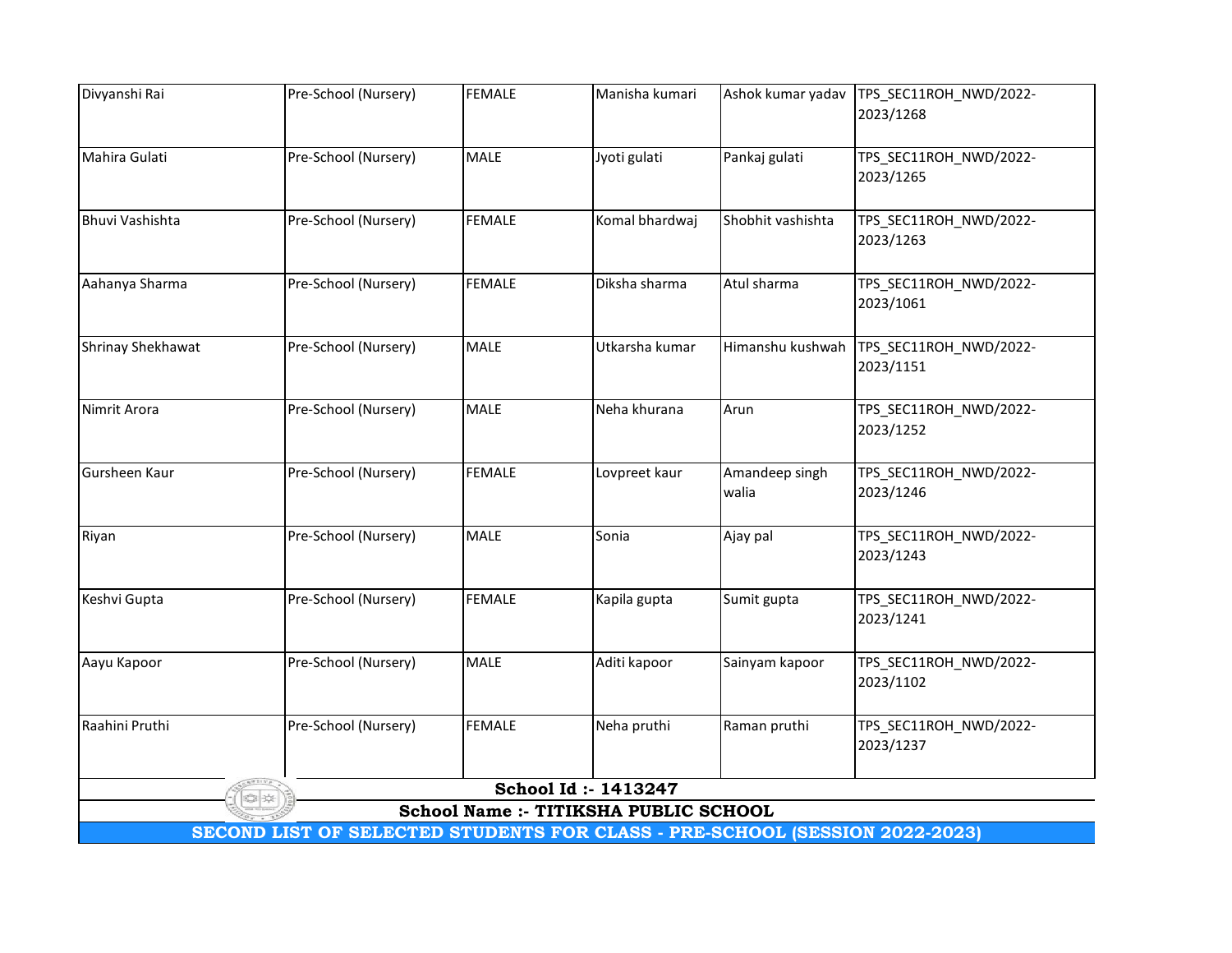| Kayra Kuhad     | Pre-School (Nursery)                                                        | <b>FEMALE</b> | Kalpana dagar                         | Nitin kuhad     | TPS_SEC11ROH_NWD/2022- |
|-----------------|-----------------------------------------------------------------------------|---------------|---------------------------------------|-----------------|------------------------|
|                 |                                                                             |               |                                       |                 | 2023/1235              |
| Kunj Aggarwal   | Pre-School (Nursery)                                                        | <b>MALE</b>   | Prabha aggarwal                       | Manish kumar    | TPS_SEC11ROH_NWD/2022- |
|                 |                                                                             |               |                                       | aggarwal        | 2023/1070              |
| Mishka Omanshu  | Pre-School (Nursery)                                                        | <b>FEMALE</b> | Rajshri                               | Omanshu         | TPS_SEC11ROH_NWD/2022- |
|                 |                                                                             |               |                                       |                 | 2023/1109              |
| Shivansh Babbar | Pre-School (Nursery)                                                        | <b>MALE</b>   | Ritu babbar                           | Rajan babbar    | TPS_SEC11ROH_NWD/2022- |
|                 |                                                                             |               |                                       |                 | 2023/1228              |
| Aarav           | Pre-School (Nursery)                                                        | <b>MALE</b>   | Ruchika aggarwal                      | Gopal krishan   | TPS_SEC11ROH_NWD/2022- |
|                 |                                                                             |               |                                       |                 | 2023/1223              |
| Dhara Sharma    | Pre-School (Nursery)                                                        | <b>FEMALE</b> | Smriti sharma                         | Ashwani kumar   | TPS_SEC11ROH_NWD/2022- |
|                 |                                                                             |               |                                       |                 | 2023/1166              |
| Ridhi Gupta     | Pre-School (Nursery)                                                        | <b>FEMALE</b> | Prachi                                | Ankush gupta    | TPS_SEC11ROH_NWD/2022- |
|                 |                                                                             |               |                                       |                 | 2023/1217              |
| Devank Goyal    | Pre-School (Nursery)                                                        | <b>MALE</b>   | Swati goyal                           | Modit goyal     | TPS_SEC11ROH_NWD/2022- |
|                 |                                                                             |               |                                       |                 | 2023/1213              |
| Darsh Goyal     | Pre-School (Nursery)                                                        | <b>MALE</b>   | Swati goyal                           | Modit goyal     | TPS_SEC11ROH_NWD/2022- |
|                 |                                                                             |               |                                       |                 | 2023/1211              |
| Nikunj          | Pre-School (Nursery)                                                        | MALE          | Seema aggarwal                        | Mukesh aggarwal | TPS_SEC11ROH_NWD/2022- |
|                 |                                                                             |               |                                       |                 | 2023/1210              |
| Manit Khattar   | Pre-School (Nursery)                                                        | <b>MALE</b>   | Manvi khattar                         | Arpit khattar   | TPS_SEC11ROH_NWD/2022- |
|                 |                                                                             |               |                                       |                 | 2023/1205              |
|                 |                                                                             |               | School Id: - 1413247                  |                 |                        |
|                 | SECOND LIST OF SELECTED STUDENTS FOR CLASS - PRE-SCHOOL (SESSION 2022-2023) |               | School Name :- TITIKSHA PUBLIC SCHOOL |                 |                        |
|                 |                                                                             |               |                                       |                 |                        |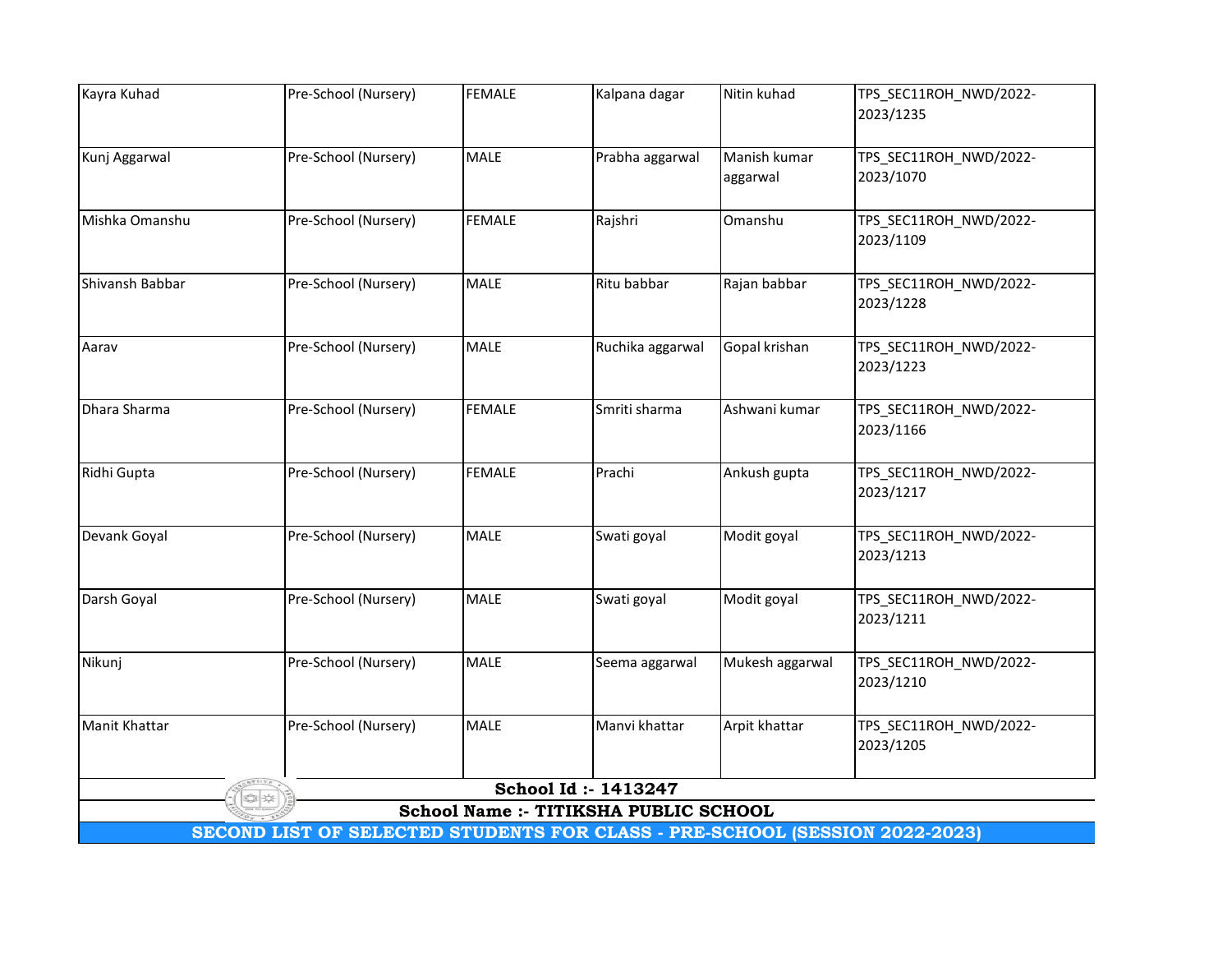| 2023/1071<br>Pre-School (Nursery)<br><b>FEMALE</b><br>TPS_SEC11ROH_NWD/2022-<br>Sujata<br>Naveen garg<br>2023/1054<br>Pre-School (Nursery)<br>Vedika gulati<br><b>MALE</b><br>Ashish malhotra<br>TPS_SEC11ROH_NWD/2022-<br>2023/1174<br>Pre-School (Nursery)<br><b>MALE</b><br>TPS_SEC11ROH_NWD/2022-<br>Saryu garg<br>Gaurav garg<br>2023/1194<br>Pre-School (Nursery)<br>MALE<br>Ritika grover<br>TPS_SEC11ROH_NWD/2022-<br>Gaurav kumar<br>2023/1178<br>Pre-School (Nursery)<br>MALE<br>Mohit goyal<br>TPS_SEC11ROH_NWD/2022-<br>Shilpa goyal<br>2023/1179<br><b>FEMALE</b><br>Pre-School (Nursery)<br>Vishal mehta<br>TPS_SEC11ROH_NWD/2022-<br>Poonam mehta<br>2023/1184<br>Pre-School (Nursery)<br><b>FEMALE</b><br>TPS_SEC11ROH_NWD/2022-<br>Anjali aggarwal<br>Vipin garg<br>2023/1181<br>Pre-School (Nursery)<br><b>MALE</b><br>Chandan singh gaira   TPS_SEC11ROH_NWD/2022-<br>Tara<br>2023/1110<br>Pre-School (Nursery)<br><b>MALE</b><br>Utpal kumar soni<br>TPS_SEC11ROH_NWD/2022-<br>Inderdeep<br>2023/1176<br><b>FEMALE</b><br>Pre-School (Nursery)<br>Anuj redhu<br>TPS_SEC11ROH_NWD/2022-<br>Veena rani<br>2023/1065<br>School Id: - 1413247<br>School Name :- TITIKSHA PUBLIC SCHOOL | <b>Hitarth Choudhary</b> | Pre-School (Nursery) | <b>MALE</b> | Monika | Ashwani | TPS_SEC11ROH_NWD/2022- |
|--------------------------------------------------------------------------------------------------------------------------------------------------------------------------------------------------------------------------------------------------------------------------------------------------------------------------------------------------------------------------------------------------------------------------------------------------------------------------------------------------------------------------------------------------------------------------------------------------------------------------------------------------------------------------------------------------------------------------------------------------------------------------------------------------------------------------------------------------------------------------------------------------------------------------------------------------------------------------------------------------------------------------------------------------------------------------------------------------------------------------------------------------------------------------------------------------------|--------------------------|----------------------|-------------|--------|---------|------------------------|
|                                                                                                                                                                                                                                                                                                                                                                                                                                                                                                                                                                                                                                                                                                                                                                                                                                                                                                                                                                                                                                                                                                                                                                                                        |                          |                      |             |        |         |                        |
|                                                                                                                                                                                                                                                                                                                                                                                                                                                                                                                                                                                                                                                                                                                                                                                                                                                                                                                                                                                                                                                                                                                                                                                                        | Jia Garg                 |                      |             |        |         |                        |
|                                                                                                                                                                                                                                                                                                                                                                                                                                                                                                                                                                                                                                                                                                                                                                                                                                                                                                                                                                                                                                                                                                                                                                                                        |                          |                      |             |        |         |                        |
|                                                                                                                                                                                                                                                                                                                                                                                                                                                                                                                                                                                                                                                                                                                                                                                                                                                                                                                                                                                                                                                                                                                                                                                                        | Devansh Malhotra         |                      |             |        |         |                        |
|                                                                                                                                                                                                                                                                                                                                                                                                                                                                                                                                                                                                                                                                                                                                                                                                                                                                                                                                                                                                                                                                                                                                                                                                        |                          |                      |             |        |         |                        |
|                                                                                                                                                                                                                                                                                                                                                                                                                                                                                                                                                                                                                                                                                                                                                                                                                                                                                                                                                                                                                                                                                                                                                                                                        | <b>Aryav Garg</b>        |                      |             |        |         |                        |
|                                                                                                                                                                                                                                                                                                                                                                                                                                                                                                                                                                                                                                                                                                                                                                                                                                                                                                                                                                                                                                                                                                                                                                                                        |                          |                      |             |        |         |                        |
|                                                                                                                                                                                                                                                                                                                                                                                                                                                                                                                                                                                                                                                                                                                                                                                                                                                                                                                                                                                                                                                                                                                                                                                                        | Yuvin Kumar              |                      |             |        |         |                        |
|                                                                                                                                                                                                                                                                                                                                                                                                                                                                                                                                                                                                                                                                                                                                                                                                                                                                                                                                                                                                                                                                                                                                                                                                        |                          |                      |             |        |         |                        |
|                                                                                                                                                                                                                                                                                                                                                                                                                                                                                                                                                                                                                                                                                                                                                                                                                                                                                                                                                                                                                                                                                                                                                                                                        | Shreshth Goyal           |                      |             |        |         |                        |
|                                                                                                                                                                                                                                                                                                                                                                                                                                                                                                                                                                                                                                                                                                                                                                                                                                                                                                                                                                                                                                                                                                                                                                                                        |                          |                      |             |        |         |                        |
|                                                                                                                                                                                                                                                                                                                                                                                                                                                                                                                                                                                                                                                                                                                                                                                                                                                                                                                                                                                                                                                                                                                                                                                                        | Sanvi Mehta              |                      |             |        |         |                        |
|                                                                                                                                                                                                                                                                                                                                                                                                                                                                                                                                                                                                                                                                                                                                                                                                                                                                                                                                                                                                                                                                                                                                                                                                        |                          |                      |             |        |         |                        |
|                                                                                                                                                                                                                                                                                                                                                                                                                                                                                                                                                                                                                                                                                                                                                                                                                                                                                                                                                                                                                                                                                                                                                                                                        | Kiara Garg               |                      |             |        |         |                        |
|                                                                                                                                                                                                                                                                                                                                                                                                                                                                                                                                                                                                                                                                                                                                                                                                                                                                                                                                                                                                                                                                                                                                                                                                        |                          |                      |             |        |         |                        |
|                                                                                                                                                                                                                                                                                                                                                                                                                                                                                                                                                                                                                                                                                                                                                                                                                                                                                                                                                                                                                                                                                                                                                                                                        | Om Gaira                 |                      |             |        |         |                        |
|                                                                                                                                                                                                                                                                                                                                                                                                                                                                                                                                                                                                                                                                                                                                                                                                                                                                                                                                                                                                                                                                                                                                                                                                        |                          |                      |             |        |         |                        |
|                                                                                                                                                                                                                                                                                                                                                                                                                                                                                                                                                                                                                                                                                                                                                                                                                                                                                                                                                                                                                                                                                                                                                                                                        | Ayaansh Soni             |                      |             |        |         |                        |
|                                                                                                                                                                                                                                                                                                                                                                                                                                                                                                                                                                                                                                                                                                                                                                                                                                                                                                                                                                                                                                                                                                                                                                                                        |                          |                      |             |        |         |                        |
|                                                                                                                                                                                                                                                                                                                                                                                                                                                                                                                                                                                                                                                                                                                                                                                                                                                                                                                                                                                                                                                                                                                                                                                                        | Vriti Redhu              |                      |             |        |         |                        |
|                                                                                                                                                                                                                                                                                                                                                                                                                                                                                                                                                                                                                                                                                                                                                                                                                                                                                                                                                                                                                                                                                                                                                                                                        |                          |                      |             |        |         |                        |
|                                                                                                                                                                                                                                                                                                                                                                                                                                                                                                                                                                                                                                                                                                                                                                                                                                                                                                                                                                                                                                                                                                                                                                                                        |                          |                      |             |        |         |                        |
| SECOND LIST OF SELECTED STUDENTS FOR CLASS - PRE-SCHOOL (SESSION 2022-2023)                                                                                                                                                                                                                                                                                                                                                                                                                                                                                                                                                                                                                                                                                                                                                                                                                                                                                                                                                                                                                                                                                                                            |                          |                      |             |        |         |                        |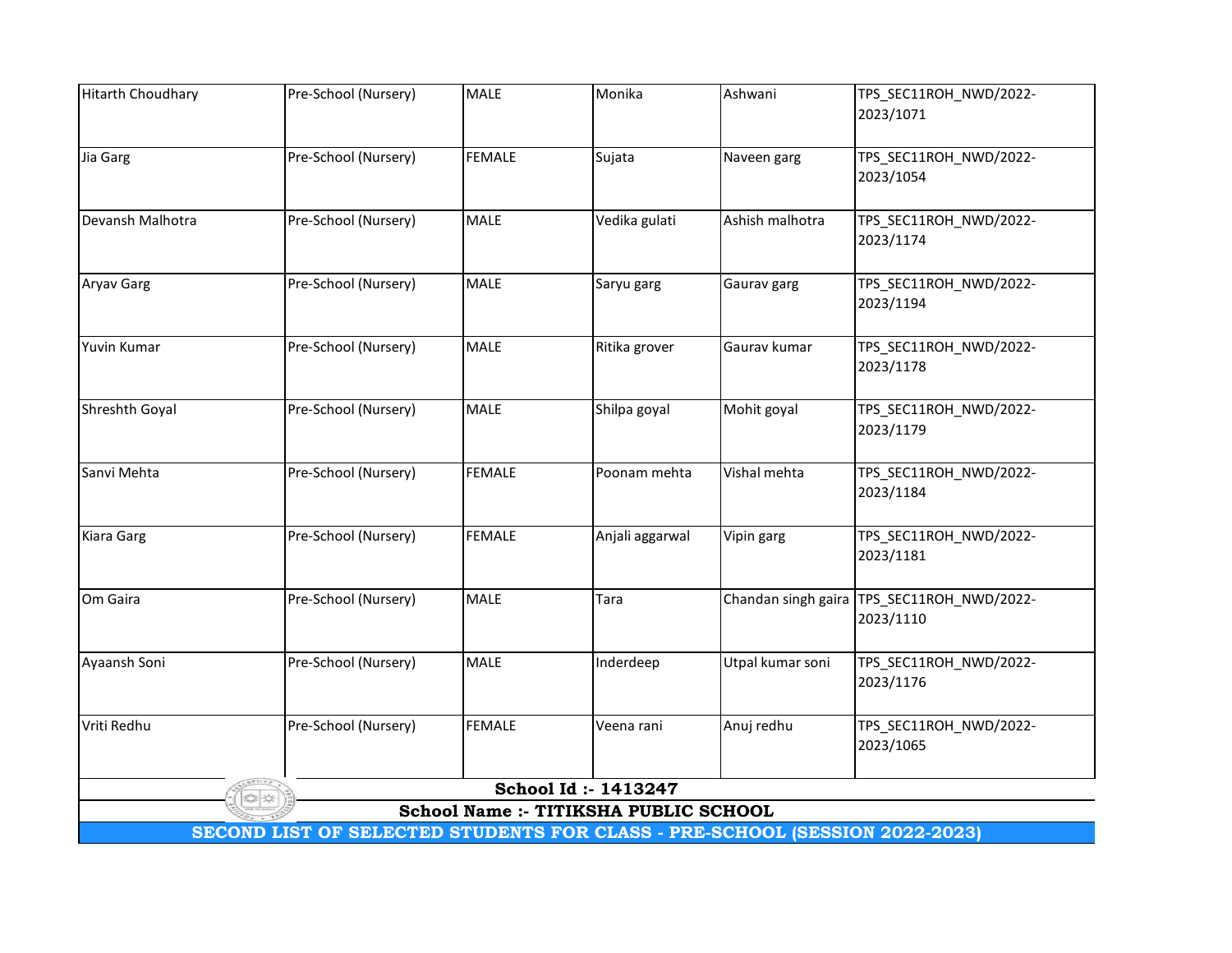| <b>Riyaansh Garg</b> | Pre-School (Nursery)                                                        | <b>MALE</b>   | Anshu singhal                         | Lakshya garg     | TPS_SEC11ROH_NWD/2022- |
|----------------------|-----------------------------------------------------------------------------|---------------|---------------------------------------|------------------|------------------------|
|                      |                                                                             |               |                                       |                  | 2023/1055              |
| Priyansh Malhotra    | Pre-School (Nursery)                                                        | <b>MALE</b>   | Rekha malhotra                        | Rohit malhotra   | TPS_SEC11ROH_NWD/2022- |
|                      |                                                                             |               |                                       |                  | 2023/1168              |
| Reet Manchanda       | Pre-School (Nursery)                                                        | <b>FEMALE</b> |                                       | Sumit manchanda  | TPS_SEC11ROH_NWD/2022- |
|                      |                                                                             |               |                                       |                  | 2023/1159              |
| Khushi Gupta         | Pre-School (Nursery)                                                        | <b>FEMALE</b> | Purnima agarwal                       | Yogesh gupta     | TPS_SEC11ROH_NWD/2022- |
|                      |                                                                             |               |                                       |                  | 2023/1158              |
| Anishka Goyal        | Pre-School (Nursery)                                                        | <b>FEMALE</b> | Abha singla                           | Ram kishor goyal | TPS_SEC11ROH_NWD/2022- |
|                      |                                                                             |               |                                       |                  | 2023/1156              |
| Hartaj Singh         | Pre-School (Nursery)                                                        | <b>MALE</b>   | Simer kaur                            | Chanbir singh    | TPS_SEC11ROH_NWD/2022- |
|                      |                                                                             |               |                                       |                  | 2023/1154              |
| Vihaan Singhal       | Pre-School (Nursery)                                                        | <b>MALE</b>   | Neha singhal                          | Niraj singhal    | TPS_SEC11ROH_NWD/2022- |
|                      |                                                                             |               |                                       |                  | 2023/1153              |
| Yuvansh Arora        | Pre-School (Nursery)                                                        | <b>MALE</b>   | Shelly                                | Sumit arora      | TPS_SEC11ROH_NWD/2022- |
|                      |                                                                             |               |                                       |                  | 2023/1142              |
| Jaivik Chhikara      | Pre-School (Nursery)                                                        | <b>MALE</b>   | Shilpa                                | Ravinder         | TPS_SEC11ROH_NWD/2022- |
|                      |                                                                             |               |                                       |                  | 2023/1135              |
| Arham Jain           | Pre-School (Nursery)                                                        | <b>MALE</b>   | Sameeksha jain                        | Rajat jain       | TPS_SEC11ROH_NWD/2022- |
|                      |                                                                             |               |                                       |                  | 2023/1140              |
| Gunika Chandna       | Pre-School (Nursery)                                                        | <b>FEMALE</b> | Jyoti chandna                         | Rohit chandna    | TPS_SEC11ROH_NWD/2022- |
|                      |                                                                             |               |                                       |                  | 2023/1138              |
|                      |                                                                             |               | School Id: - 1413247                  |                  |                        |
|                      |                                                                             |               | School Name :- TITIKSHA PUBLIC SCHOOL |                  |                        |
|                      | SECOND LIST OF SELECTED STUDENTS FOR CLASS - PRE-SCHOOL (SESSION 2022-2023) |               |                                       |                  |                        |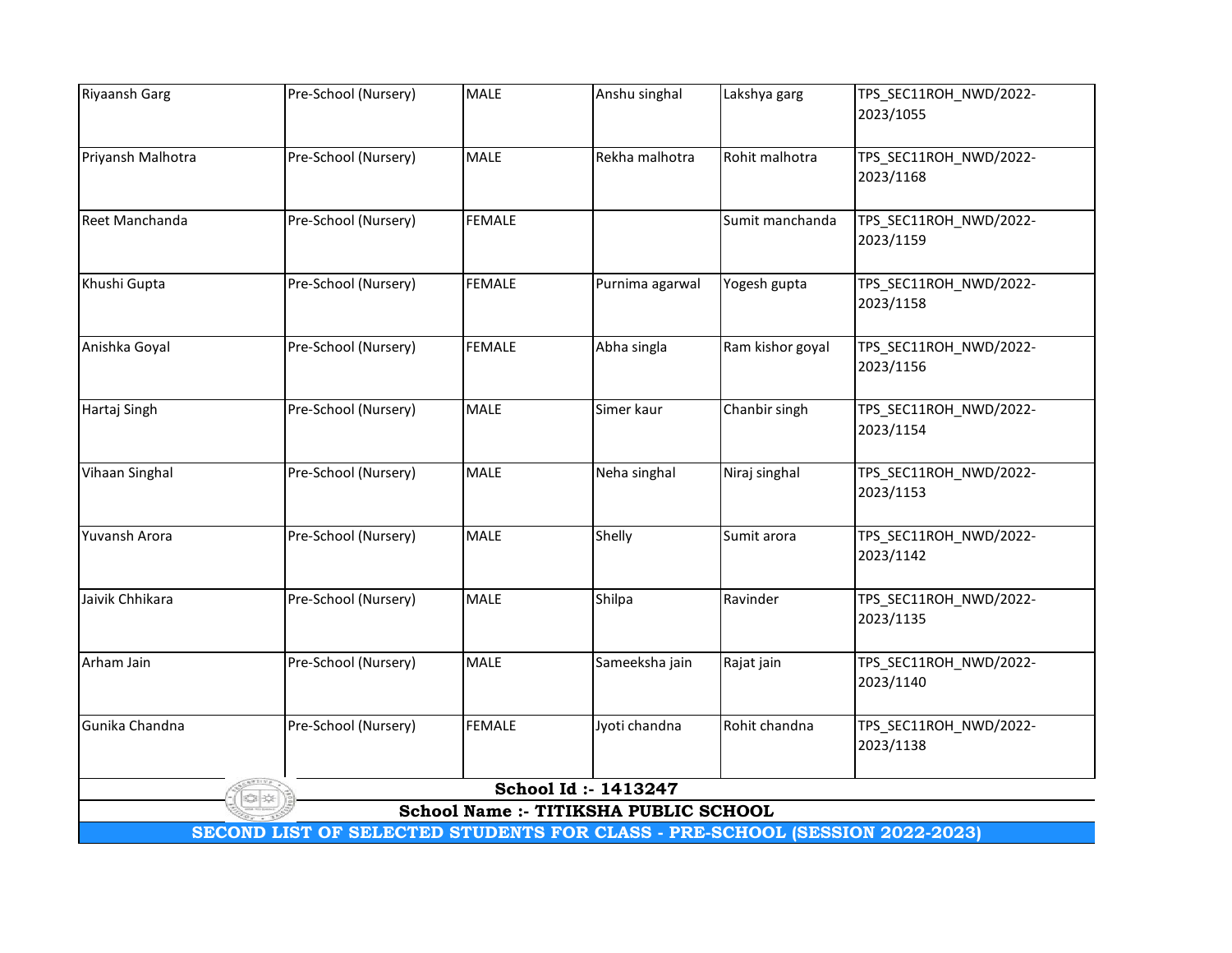| Saumya Tikoo         | Pre-School (Nursery) | <b>FEMALE</b> | Madhvi raina                          | Sunny tikoo      | TPS_SEC11ROH_NWD/2022-                                                      |  |  |  |  |  |  |  |
|----------------------|----------------------|---------------|---------------------------------------|------------------|-----------------------------------------------------------------------------|--|--|--|--|--|--|--|
|                      |                      |               |                                       |                  | 2023/1132                                                                   |  |  |  |  |  |  |  |
| <b>Arnav Singhal</b> | Pre-School (Nursery) | <b>MALE</b>   | Archna singhal                        | Tarun singhal    | TPS_SEC11ROH_NWD/2022-                                                      |  |  |  |  |  |  |  |
|                      |                      |               |                                       |                  | 2023/1128                                                                   |  |  |  |  |  |  |  |
| Amaira Dua           | Pre-School (Nursery) | <b>FEMALE</b> | Kritika dua                           | Rohit dua        | TPS_SEC11ROH_NWD/2022-                                                      |  |  |  |  |  |  |  |
|                      |                      |               |                                       |                  | 2023/1121                                                                   |  |  |  |  |  |  |  |
| Aadvik Bansal        | Pre-School (Nursery) | <b>MALE</b>   | Manika jaiswal                        | Vaibhav mittal   | TPS_SEC11ROH_NWD/2022-                                                      |  |  |  |  |  |  |  |
|                      |                      |               |                                       |                  | 2023/1080                                                                   |  |  |  |  |  |  |  |
| Trishika Mundhra     | Pre-School (Nursery) | <b>FEMALE</b> | Pooja mundhra                         | Pradeep mundhra  | TPS_SEC11ROH_NWD/2022-                                                      |  |  |  |  |  |  |  |
|                      |                      |               |                                       |                  | 2023/1094                                                                   |  |  |  |  |  |  |  |
| Yakshit Hooda        | Pre-School (Nursery) | <b>MALE</b>   | Seenu                                 | Vishal           | TPS_SEC11ROH_NWD/2022-                                                      |  |  |  |  |  |  |  |
|                      |                      |               |                                       |                  | 2023/1046                                                                   |  |  |  |  |  |  |  |
| Shivish Jain         | Pre-School (Nursery) | <b>MALE</b>   | Shivani jain                          | Adish jain       | TPS_SEC11ROH_NWD/2022-                                                      |  |  |  |  |  |  |  |
|                      |                      |               |                                       |                  | 2023/1091                                                                   |  |  |  |  |  |  |  |
| Kiara Dhir           | Pre-School (Nursery) | <b>FEMALE</b> | Jyoti dhir                            | Rishi dhir       | TPS_SEC11ROH_NWD/2022-                                                      |  |  |  |  |  |  |  |
|                      |                      |               |                                       |                  | 2023/1092                                                                   |  |  |  |  |  |  |  |
| Vedika Attri         | Pre-School (Nursery) | <b>FEMALE</b> | Deepika rani                          | Karun kumar      | TPS_SEC11ROH_NWD/2022-                                                      |  |  |  |  |  |  |  |
|                      |                      |               |                                       |                  | 2023/1090                                                                   |  |  |  |  |  |  |  |
| Ekam Gill            | Pre-School (Nursery) | <b>MALE</b>   | Bhavna bhola                          | Ramandeep        | TPS_SEC11ROH_NWD/2022-                                                      |  |  |  |  |  |  |  |
|                      |                      |               |                                       |                  | 2023/1067                                                                   |  |  |  |  |  |  |  |
| <b>Yashmeet Deol</b> | Pre-School (Nursery) | <b>MALE</b>   | Praptee deol Deol                     | Gaganpreet singh | TPS_SEC11ROH_NWD/2022-                                                      |  |  |  |  |  |  |  |
|                      |                      |               |                                       | deol Singh Deol  | 2023/1074                                                                   |  |  |  |  |  |  |  |
|                      |                      |               | School Id: - 1413247                  |                  |                                                                             |  |  |  |  |  |  |  |
|                      |                      |               | School Name :- TITIKSHA PUBLIC SCHOOL |                  |                                                                             |  |  |  |  |  |  |  |
|                      |                      |               |                                       |                  | SECOND LIST OF SELECTED STUDENTS FOR CLASS - PRE-SCHOOL (SESSION 2022-2023) |  |  |  |  |  |  |  |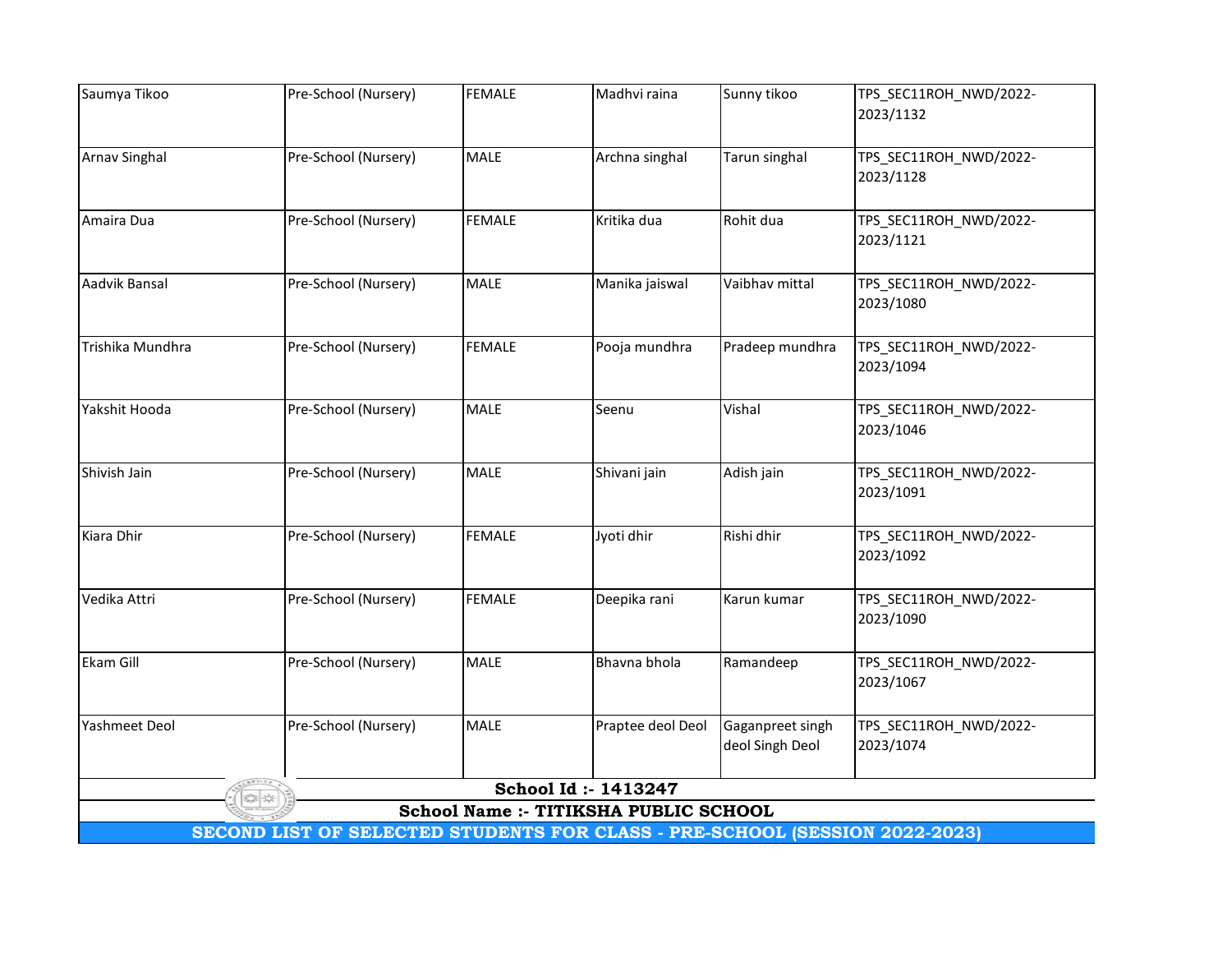| Aishani Sharma                                                              | Pre-School (Nursery) | <b>FEMALE</b> | Priyanka nil Nil | Nitin sharma      | TPS_SEC11ROH_NWD/2022-              |  |  |  |  |
|-----------------------------------------------------------------------------|----------------------|---------------|------------------|-------------------|-------------------------------------|--|--|--|--|
|                                                                             |                      |               |                  | Sharma            | 2023/1063                           |  |  |  |  |
|                                                                             |                      |               |                  |                   |                                     |  |  |  |  |
| Lavyaa Gupta                                                                | Pre-School (Nursery) | <b>FEMALE</b> | Sneha gupta      | Kamal kumar gupta | TPS_SEC11ROH_NWD/2022-<br>2023/1040 |  |  |  |  |
|                                                                             |                      |               |                  |                   |                                     |  |  |  |  |
| Siara Guglani                                                               | Pre-School (Nursery) | <b>FEMALE</b> | Kusum hans       | Tarun guglani     | TPS_SEC11ROH_NWD/2022-              |  |  |  |  |
|                                                                             |                      |               |                  |                   | 2023/1038                           |  |  |  |  |
|                                                                             |                      |               |                  |                   |                                     |  |  |  |  |
| Rudr Bariya                                                                 | Pre-School (Nursery) | <b>MALE</b>   | Rama bariya      | Kunal bariya      | TPS_SEC11ROH_NWD/2022-              |  |  |  |  |
|                                                                             |                      |               |                  |                   | 2023/1050                           |  |  |  |  |
| Tejas Ratnani                                                               | Pre-School (Nursery) | <b>MALE</b>   | Kaira ratnani    | Sagar ratnani     | TPS_SEC11ROH_NWD/2022-              |  |  |  |  |
|                                                                             |                      |               |                  |                   | 2023/1052                           |  |  |  |  |
|                                                                             |                      |               |                  |                   |                                     |  |  |  |  |
| Dhruvin Seth                                                                | Pre-School (Nursery) | MALE          | Meenu dhingra    | Dheeraj seth      | TPS_SEC11ROH_NWD/2022-              |  |  |  |  |
|                                                                             |                      |               |                  |                   | 2023/1049                           |  |  |  |  |
| Humane                                                                      | Pre-School (Nursery) | <b>FEMALE</b> | Trapti aggarwal  | Krishna murari    | TPS_SEC11ROH_NWD/2022-              |  |  |  |  |
|                                                                             |                      |               |                  | yadav             | 2023/1010                           |  |  |  |  |
|                                                                             |                      |               |                  |                   |                                     |  |  |  |  |
| Mishika Khanna                                                              | Pre-School (Nursery) | <b>FEMALE</b> | Kanchan kumari   | Gaurav khanna     | TPS_SEC11ROH_NWD/2022-              |  |  |  |  |
|                                                                             |                      |               |                  |                   | 2023/1000                           |  |  |  |  |
| Aarohi Sharma                                                               | Pre-School (Nursery) | <b>FEMALE</b> | Deepa sharma     | Rohit sharma      | TPS_SEC11ROH_NWD/2022-              |  |  |  |  |
|                                                                             |                      |               |                  |                   | 2023/1037                           |  |  |  |  |
|                                                                             |                      |               |                  |                   |                                     |  |  |  |  |
| Lavanya Luthra                                                              | Pre-School (Nursery) | <b>FEMALE</b> | Shivali luthra   | Rohit luthra      | TPS_SEC11ROH_NWD/2022-              |  |  |  |  |
|                                                                             |                      |               |                  |                   | 2023/1019                           |  |  |  |  |
| Shanaya Dhingra                                                             | Pre-School (Nursery) | <b>FEMALE</b> | Sonali dhingra   | Shekhar dhingra   | TPS_SEC11ROH_NWD/2022-              |  |  |  |  |
|                                                                             |                      |               |                  |                   | 2023/1026                           |  |  |  |  |
|                                                                             |                      |               |                  |                   |                                     |  |  |  |  |
| School Id: - 1413247                                                        |                      |               |                  |                   |                                     |  |  |  |  |
| School Name :- TITIKSHA PUBLIC SCHOOL                                       |                      |               |                  |                   |                                     |  |  |  |  |
| SECOND LIST OF SELECTED STUDENTS FOR CLASS - PRE-SCHOOL (SESSION 2022-2023) |                      |               |                  |                   |                                     |  |  |  |  |